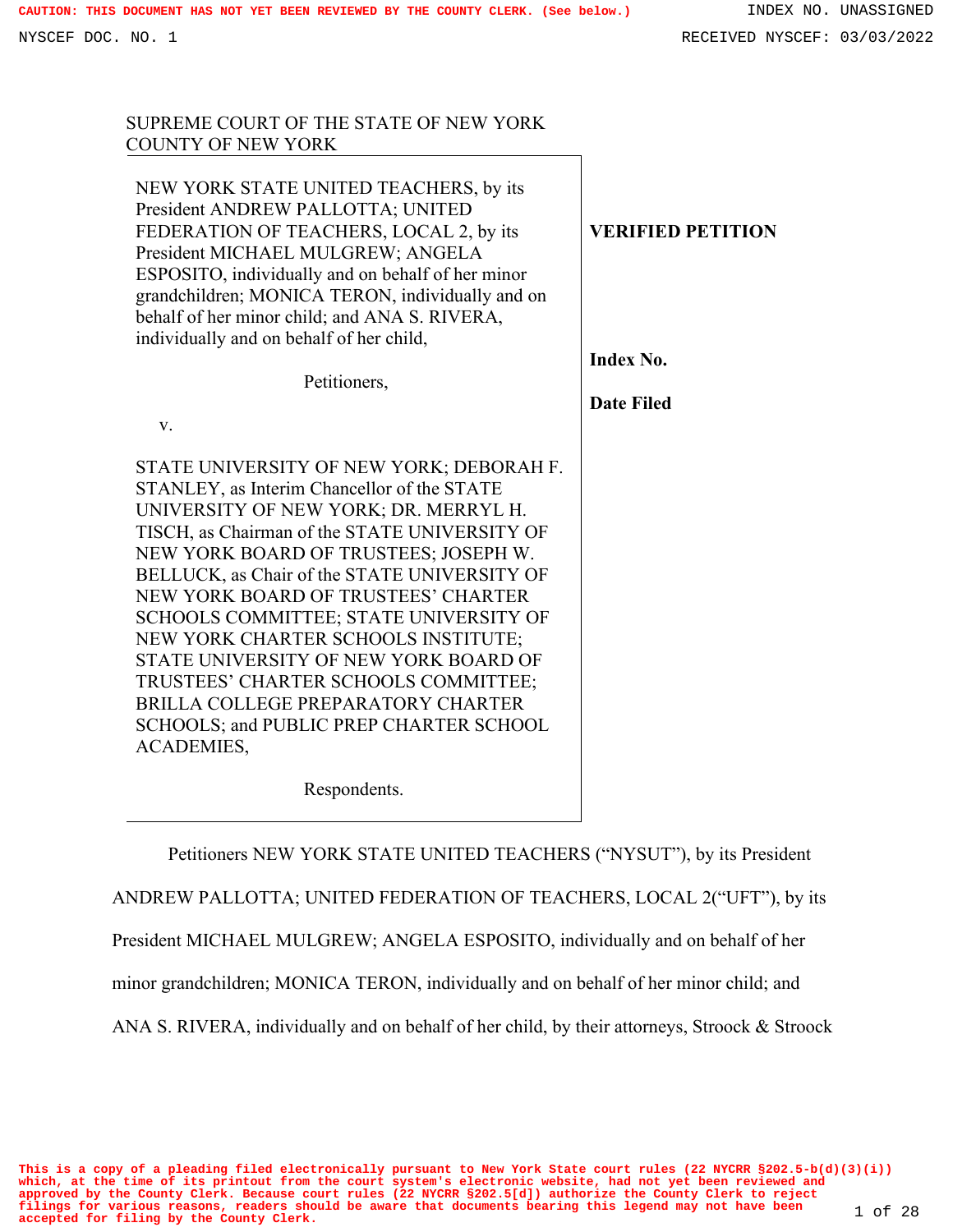& Lavan LLP, Robert T. Reilly, Esq., and Beth Norton, Esq. for their verified petition respectfully allege:

## **PRELMINARY STATEMENT**

1. Petitioners commence this Article 78 proceeding to vacate and annul the actions taken by Respondent State University of New York ("SUNY") Board of Trustees' Charter Schools Committee ("Committee")<sup>1</sup> to create a new charter school in New York City in violation of the statutory cap on the number of permissible City charter schools, which has long since been reached. It is the exclusive province of the legislature to set the maximum number of charters that may be issued within the City school district.

2. Unhappy with that legislative cap, and disregarding the written comments and recommendations of the New York State Education Department Board of Regents ("Board of Regents"), SUNY Respondents together with the applicant charter schools have pursued a scheme to exceed the legislative cap.

3. This scheme is unlawful because it violates the clear and unambiguous statutory cap. It also disregards the plain purpose of the cap to limit the drain on district resources and wreaks havoc with the New York City Department of Education's ("DOE") budget, leaving the DOE unable to predict how many new charter schools might be created each year. Moreover, the deceptive nature of its scheme shows SUNY Respondents' lack of transparency and accountability, eroding the public trust in the education system of New York.

This is a copy of a pleading filed electronically pursuant  $t\alpha^2$ New York State court rules (22 NYCRR §202.5-b(d)(3)(i)) **which, at the time of its printout from the court system's electronic website, had not yet been reviewed and approved by the County Clerk. Because court rules (22 NYCRR §202.5[d]) authorize the County Clerk to reject filings for various reasons, readers should be aware that documents bearing this legend may not have been accepted for filing by the County Clerk.** 2 of 28

<sup>&</sup>lt;sup>1</sup> Hereinafter, Respondents SUNY, its Board of Trustees, SUNY Charter Schools Institute, and the Committee will be referred to as "SUNY Respondents."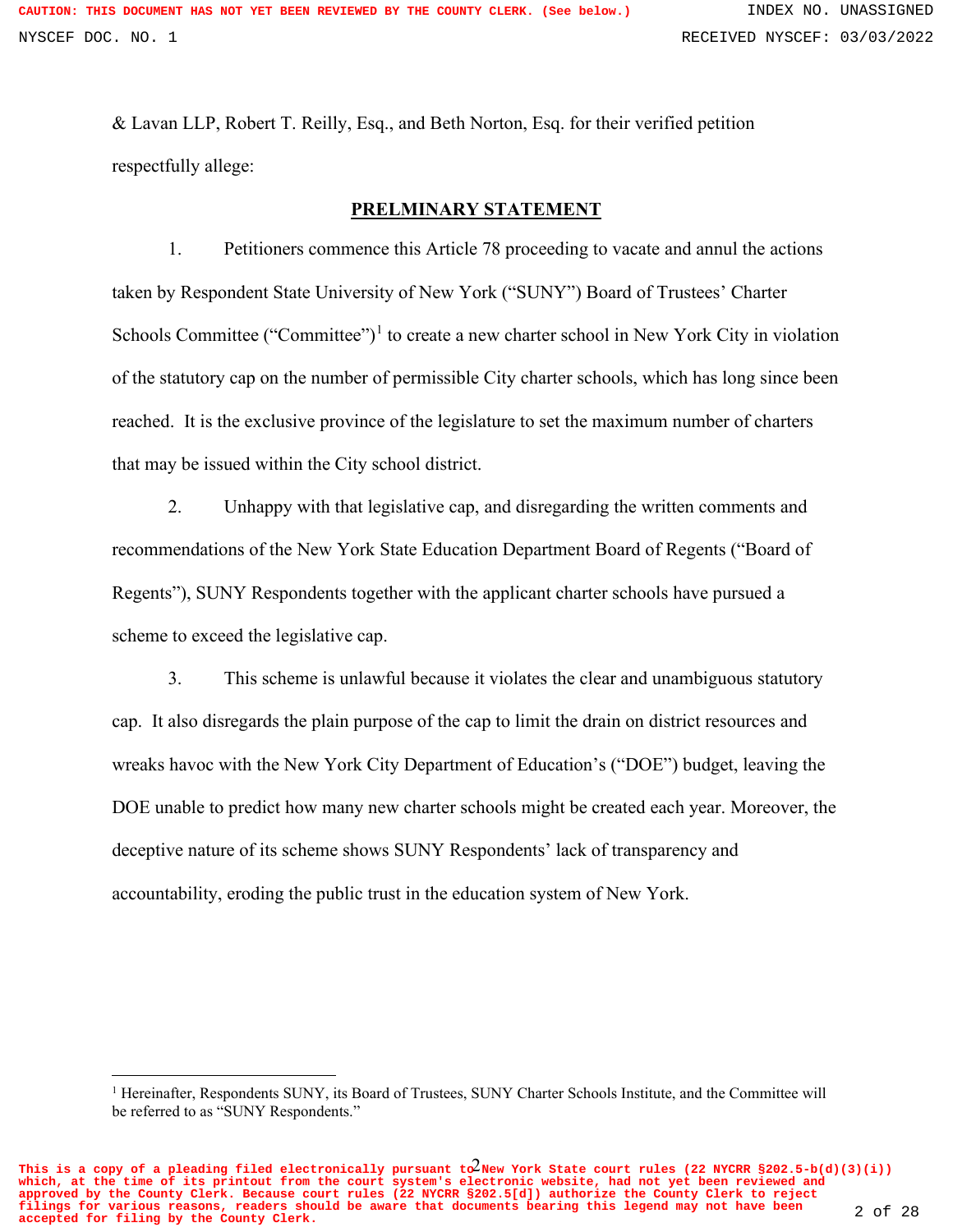## **Summary of the Case: SUNY Respondents Willfully Violate the Law by Approving a New Charter in Excess of the Cap**

4. Charter schools are entirely creatures of statute, owing their existence to and being governed by the Charter Schools Act of 1998 as amended ("Act"), codified as Article 56, Education Law  $\S$  2850 – 2857. A "charter school" is a school that operates independently of existing schools and school districts, is run by a private board, overseen by its chartering agency, and financed with public funding. When a charter school is permitted to open and enroll students in a school district, the school district is required to pass through its per student funding for each student that ultimately enrolls in the charter school. Accordingly, the creation of charter seats in a school district also creates a drain on public school district resources available to students remaining in traditional schools.

5. As such, the Legislature imposed a cap on charter schools in New York State and for New York City, explicitly limiting their expansion to 50 "*and no more*" to be issued after July 1, 2015. N.Y. Educ. Law § 2852(9)(a) (emphasis added). Any charter application, approval, and issuance must comply with the provisions set forth by the Legislature in the Act, including the numerical caps.

6. While there are currently hundreds of charter schools in New York City, the Legislature has spoken clearly and unambiguously, specifying a charter cap of only 50 additional charters for New York City. That cap was reached in 2019, and thus, it cannot be exceeded without changes to state law. *See* New York State Education Department, New York Charter School Fact Sheet, updated Sept. 28, 2021, available at

http://www.nysed.gov/common/nysed/files/programs/charter-schools/nyscsfactsheet092821.pdf, which is attached hereto as Exhibit 1.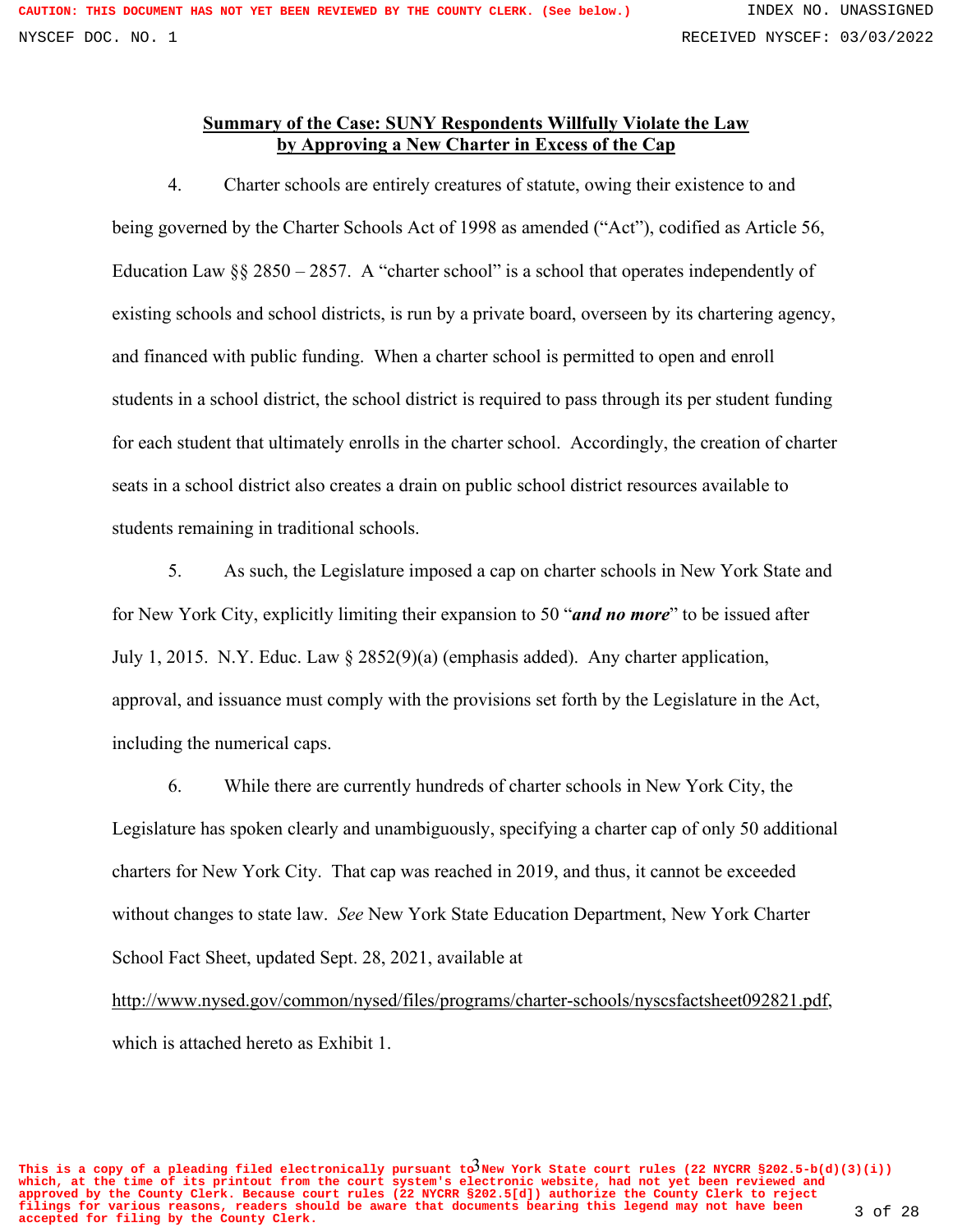7. Seeking to avoid the legislative cap, SUNY Respondents approved a scheme, in the guise of a revision or expansion of an existing charter, to create the first of a planned series of new charter high schools in New York City.

8. Should SUNY Respondents succeed, the cap would be rendered illusory, allowing for many more – perhaps an unlimited number of – charter schools in New York City.

9. Specifically, on November 12, 2021, SUNY Respondents approved the resubmission of charter actions to create Vertex Partnership Academies, a joint high school "program" created through the charter revisions of two education corporations, which would be managed and operated by a newly created charter management organization. The Memorandum to the Members of the Charter School Committee regarding the resolution recommending resubmission approval, dated Nov. 12, 2021, is attached hereto as Exhibit 2.

10. Although SUNY Respondents characterize its approval of Vertex Partnership Academies as a permissible revision to expand current charters, it is not. Rather, such action results in the creation of a new charter high school in violation of the statutory cap.

11. Not only would it create a single new school, but the application, in effect, is a Trojan horse, opening the door to a network of new charter high schools – the so-called Vertex Model – that would fall outside the statutory cap and over which SUNY would have questionable, if any, legal regulatory authority as the new schools would not themselves have a charter.

12. On review of SUNY Respondents' submission of the proposed charter, the New York State Board of Regents (which technically issues the charter) found that "SUNY has approved these proposed charter actions, which they are representing as revisions, but which would, in effect, *create a new high school*…" and that they "*are not mere revisions* to allow the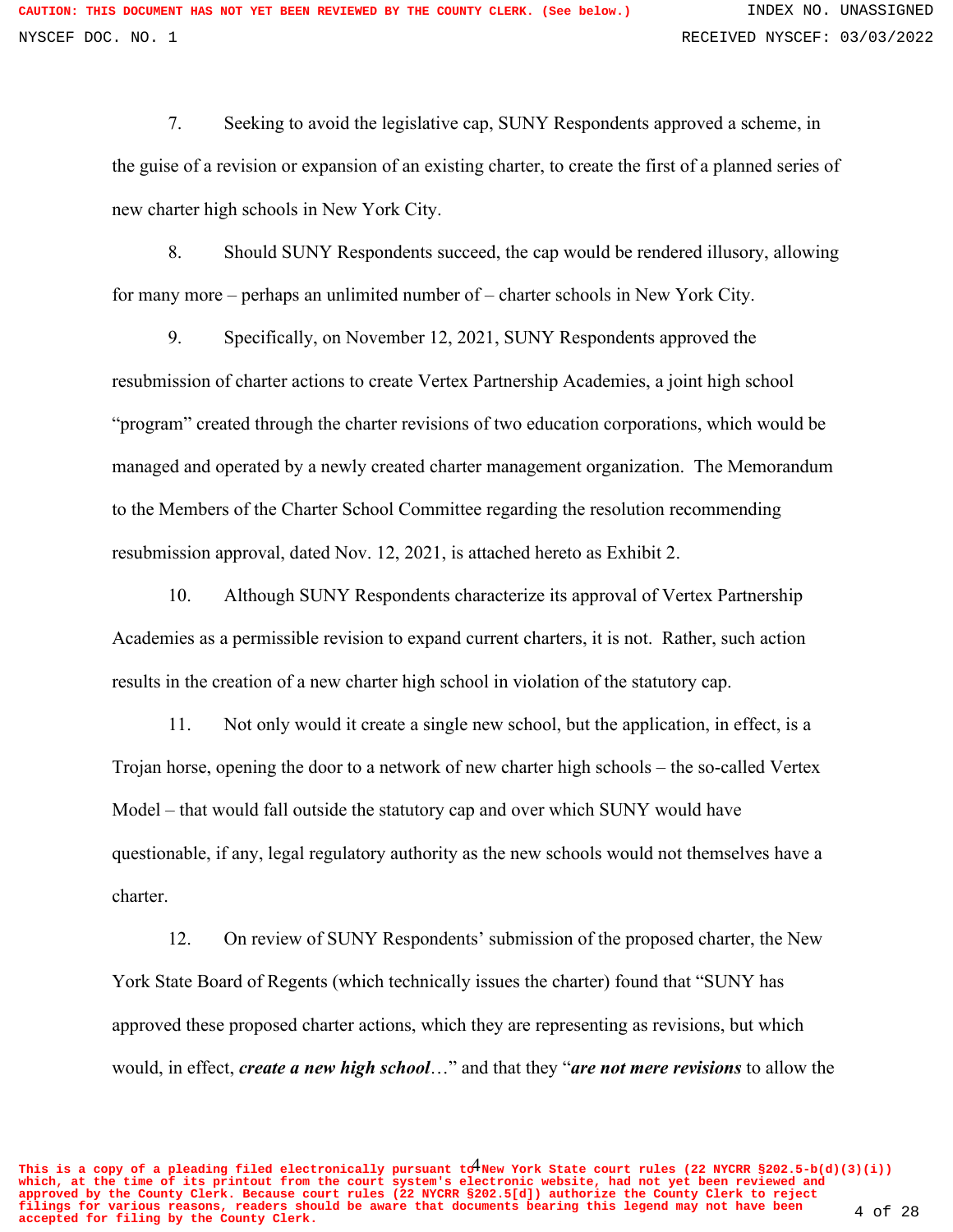operation of a 'program' as part of an existing charter school" but, instead, they appear "*to create a new school*." *See* Summary of the SED Memorandum with Board of Regents' Decision and Recommendations, dated July 1, 2021, attached hereto as Exhibit 3 at 3-4 (emphasis added).

13. SUNY Respondents cannot circumvent the cap by characterizing the creation of a new school as an expansion of an existing school, and engaging in a subterfuge to evade the will of the Legislature.

14. Put simply, if it looks like a new charter, is attempted to be held accountable like a new charter, and structured like a separate and new charter, then it is indeed a new charter and not an expansion. SUNY has made clear by its own words, actions, and revisions that it is treating Vertex like a new school despite not requiring Vertex to go through the statutory process for receiving a new charter which would exceed the statutory cap.

15. SUNY Respondents violated the law, burdening the traditional public schools in the affected districts, disenfranchised residents of those districts, disregarded the recommendations of the Board of Regents, and abused the public trust.

16. For all these reasons, the challenged action must be vacated and annulled.

### **JURISDICTION**

17. This court has jurisdiction to issue an order and judgment pursuant to Article 78 of the CPLR.

### **VENUE**

18. Venue is laid in the County of New York where the Committee has its principal place of business.

## **NO PRIOR APPLICATION**

19. No prior application for the relief requested in this petition has been made in any

forum.

This is a copy of a pleading filed electronically pursuant  $t\tilde{\mathcal{O}}$ New York State court rules (22 NYCRR §202.5-b(d)(3)(i)) **which, at the time of its printout from the court system's electronic website, had not yet been reviewed and approved by the County Clerk. Because court rules (22 NYCRR §202.5[d]) authorize the County Clerk to reject filings for various reasons, readers should be aware that documents bearing this legend may not have been accepted for filing by the County Clerk.** 5 of 28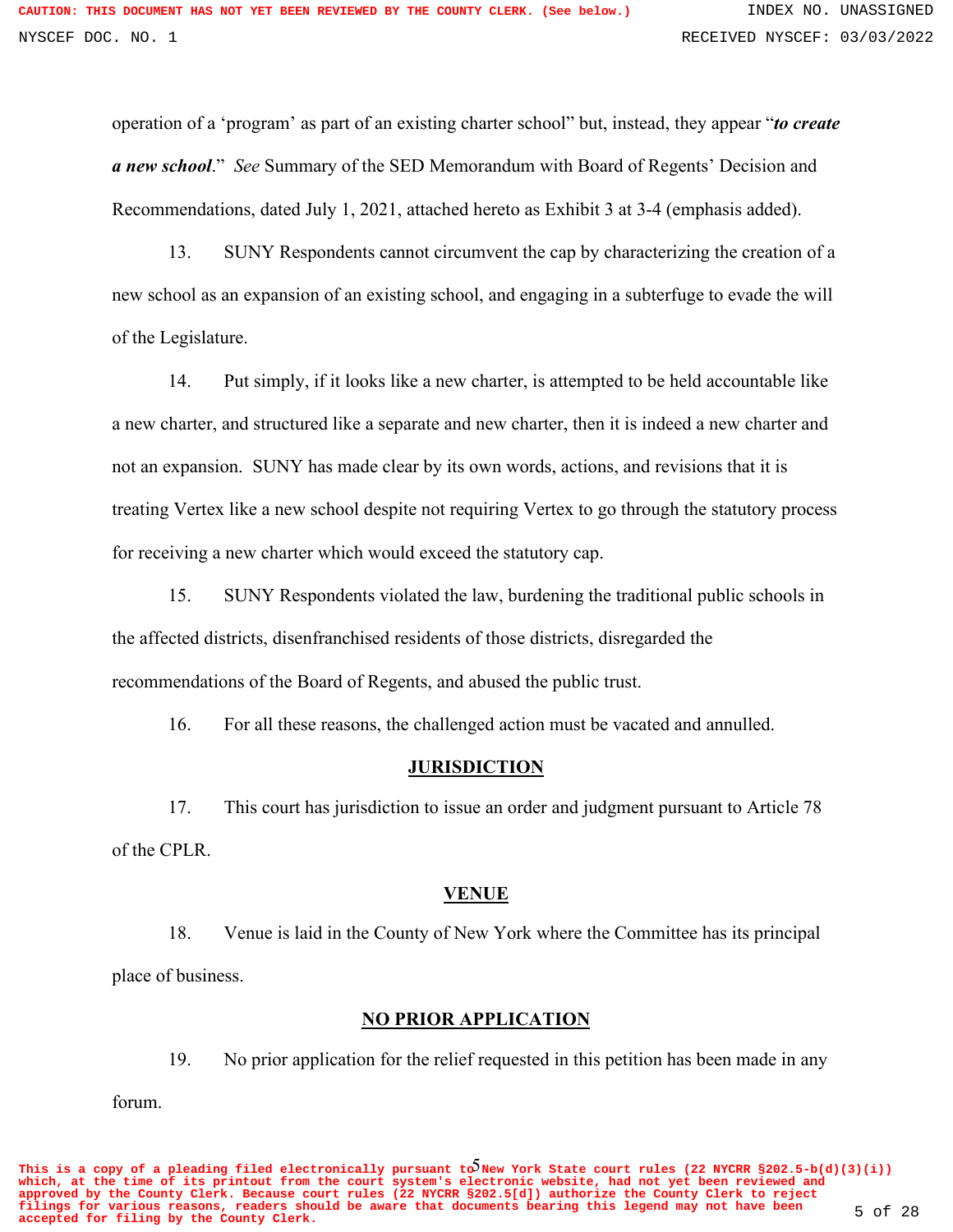#### **PETITIONERS**

20. Petitioner Andrew Pallotta is a resident of the State of New York and is the President of the New York State United Teachers ("NYSUT"). NYSUT is an unincorporated association and New York State's largest labor union, representing approximately 600,000 inservice and retired teachers, school related professionals, academic and professional faculty in higher education, and professionals in health care. NYSUT's principal place of business is located in Albany County at 800 Troy-Schenectady Road, Latham, New York.

21. Petitioner Michael Mulgrew is a resident of the State and City of New York and is the President of the United Federation of Teachers ("UFT"). The UFT is an unincorporated association with its principal place of business in the City and County of New York at the 14th Floor of 52 Broadway. It is the recognized bargaining agent for all nonsupervisory pedagogical personnel and classroom paraprofessionals employed by the Board of Education of the City School District of the City of New York (the "BOE") as well as teachers and other pedagogical personnel in certain charter schools, including those authorized by SUNY.

22. Petitioner Angela Esposito is a resident of the State and City of New York and has full custody of four minor grandchildren. Three of those grandchildren attend P.S. 161, a public elementary school located in District 7 in Bronx, New York. The fourth grandchild attends South Bronx Academy for Applied Media, also a public school located in District 7 in Bronx, New York.

23. Petitioner Monica Teron is a resident of the State and City of New York and has a minor child who attends The Urban Assembly Bronx Academy of Letters, a public high school located in District 7 in Bronx, New York.

24. Petitioner Ana Rivera is a resident of the State and City of New York and has a child who attends X374 Knowledge and Power Preparatory Academy International High School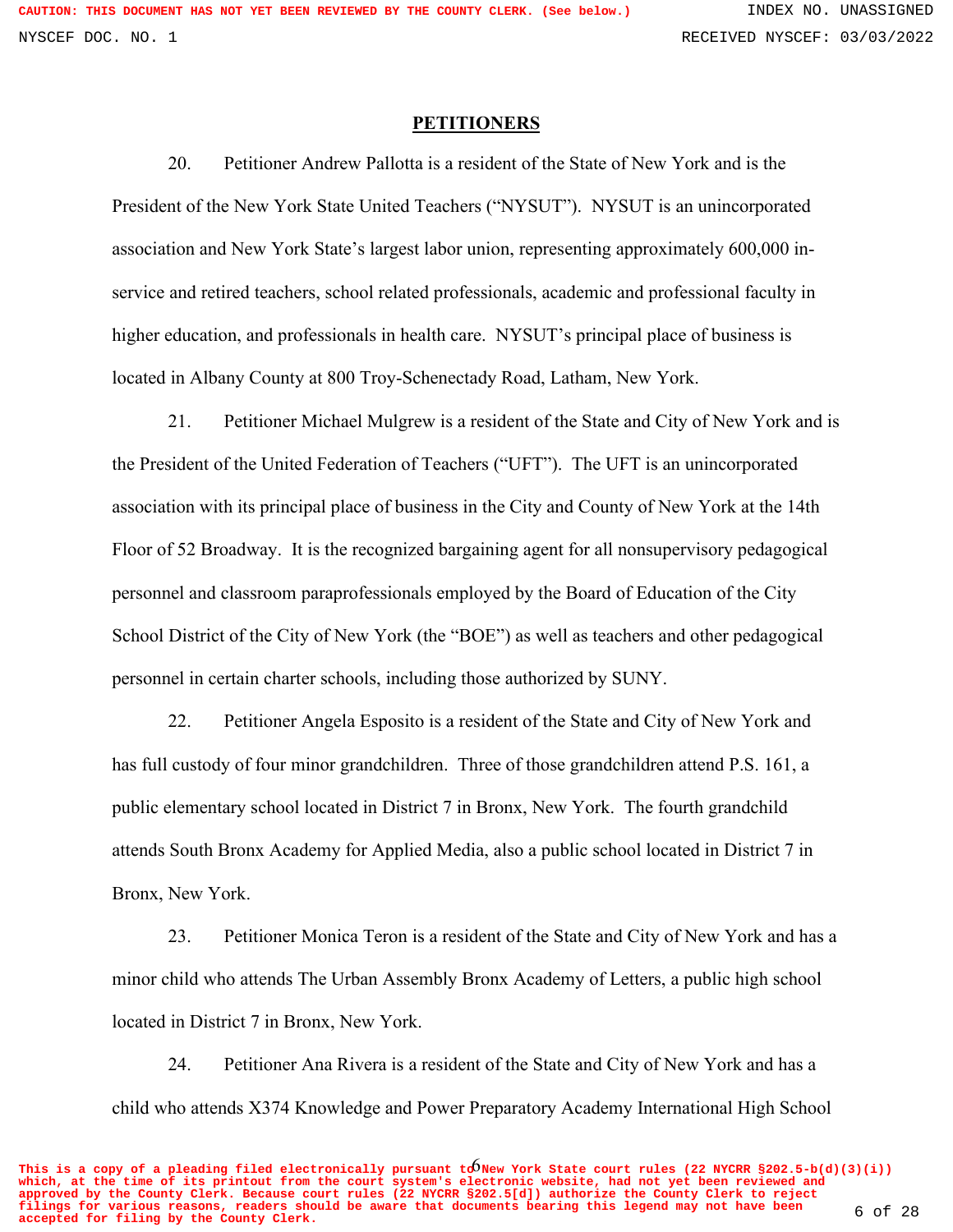(also known as Kappa High School), a public high school located in District 7 in Bronx, New York.

### **RESPONDENTS**

25. Respondent SUNY is a state university created under Article 8 of the Education Law. SUNY's principal place of business is located in Albany County at 353 Broadway, Albany, New York 12246.

26. Respondent Deborah F. Stanley is the Interim Chancellor of SUNY and is the Chief Executive Officer of SUNY.

27. Respondent SUNY Board of Trustees is authorized, pursuant to Education Law § 2851 to serve as a charter entity for certain charter schools operating in New York. The SUNY Board of Trustees is currently the charter entity or authorizer for 216 charter schools, operating in New York, including Public Prep Charter School Academies, and Brilla College Preparatory Charter Schools.

28. Respondent Dr. Merryl H. Tisch is Chairman of the SUNY Board of Trustees.

29. Respondent Charter Schools Committee was established by and is a committee of the SUNY Board of Trustees. The Committee promulgates policies related to oversight of charter schools authorized by the SUNY Board of Trustees. The Committee has its principal place of business in the City and County of New York and is located at 116 East 55th Street, New York, New York 10022.

30. Respondent Joseph W. Belluck is the Chair of the SUNY Charter Schools Committee.

31. Respondent SUNY Charter Schools Institute was created by the SUNY Board of Trustees to assist the SUNY Board of Trustees in carrying out its responsibilities as a charter entity pursuant to the Charter Schools Act. The SUNY Charter Schools Institute's principal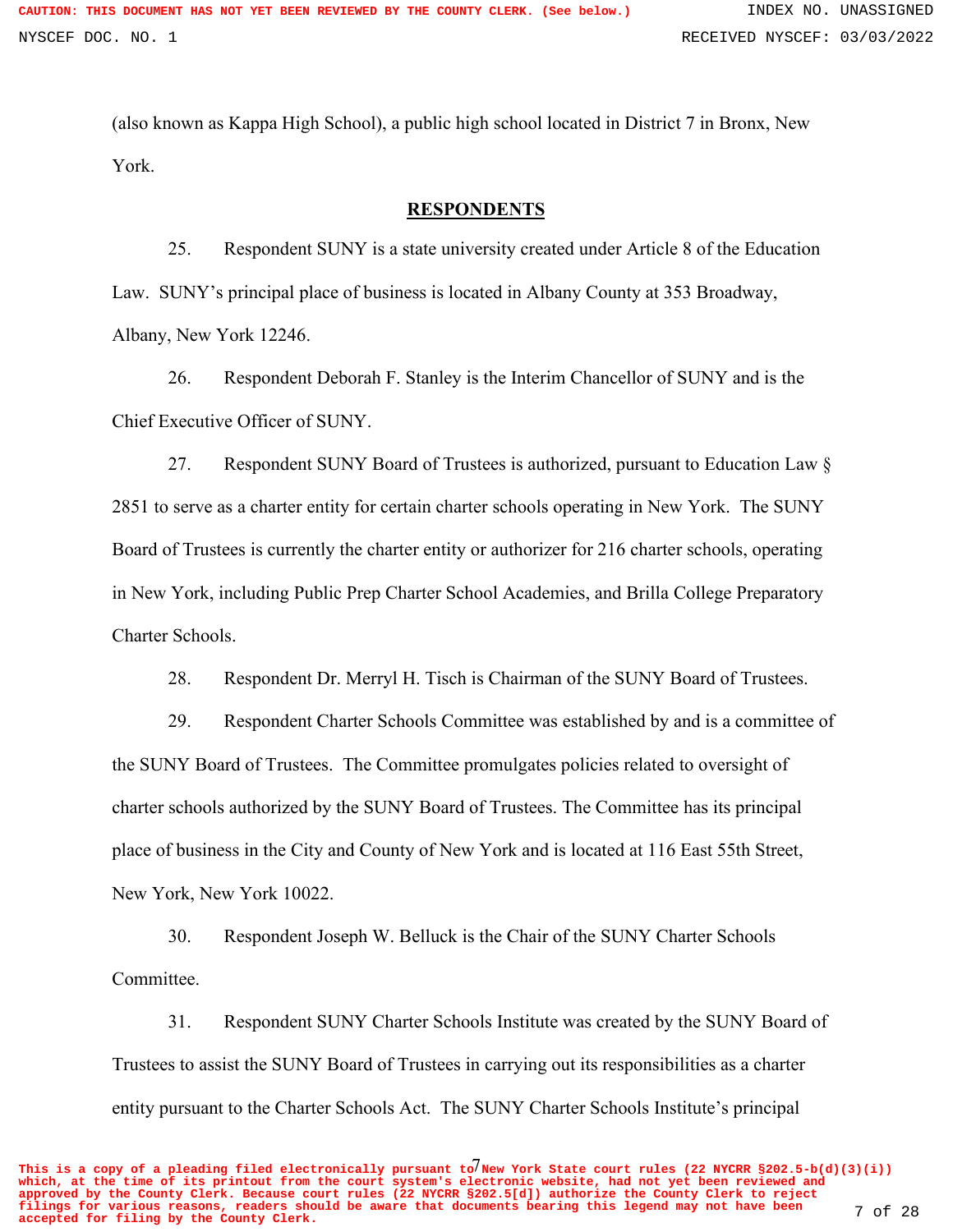place of business is located in Albany County at H. Carl McCall SUNY Building, 353 Broadway, Albany, New York 12246.

32. Brilla College Preparatory Charter Schools ("Brilla") is an authorized New York not-for-profit charter school education corporation. Brilla Charter Schools' principal place of business is located at 441 East 148th Street, Bronx, New York 10454.

33. Public Prep Charter School Academies ("Public Prep") is an authorized New York not-for-profit charter school education corporation. Public Prep's principal place of business is located at 192 East 151st Street, Bronx, New York 10451.

# **STATEMENT OF THE CASE**

## **The State's charter law provides an explicit numerical cap for New York City charters that has been exhausted.**

34. The State Legislature has clarified that with respect to charter school organization, "an education corporation operating a charter school shall be authorized to operate more than one school or house any grade at more than one site, *provided that a charter must be issued for each such additional school or site in accordance with the requirements for the issuance of a charter pursuant to this article and that each such additional school or site shall count as a charter issued pursuant to subdivision nine of section twenty-eight hundred fifty-two of this article*," such that each additional school or site is subject to the numerical caps. N.Y. Educ. Law  $\S 2853$  (emphasis added).

35. Specifically, in terms of the number of charter schools, the Legislature determined that "[t]he total number of charters issued pursuant to this article statewide shall not exceed four hundred sixty" and "[*f*]*ifty of such charters* issued on or after July first, two thousand fifteen, *and no more, shall be granted to a charter for a school to be located in a city having a*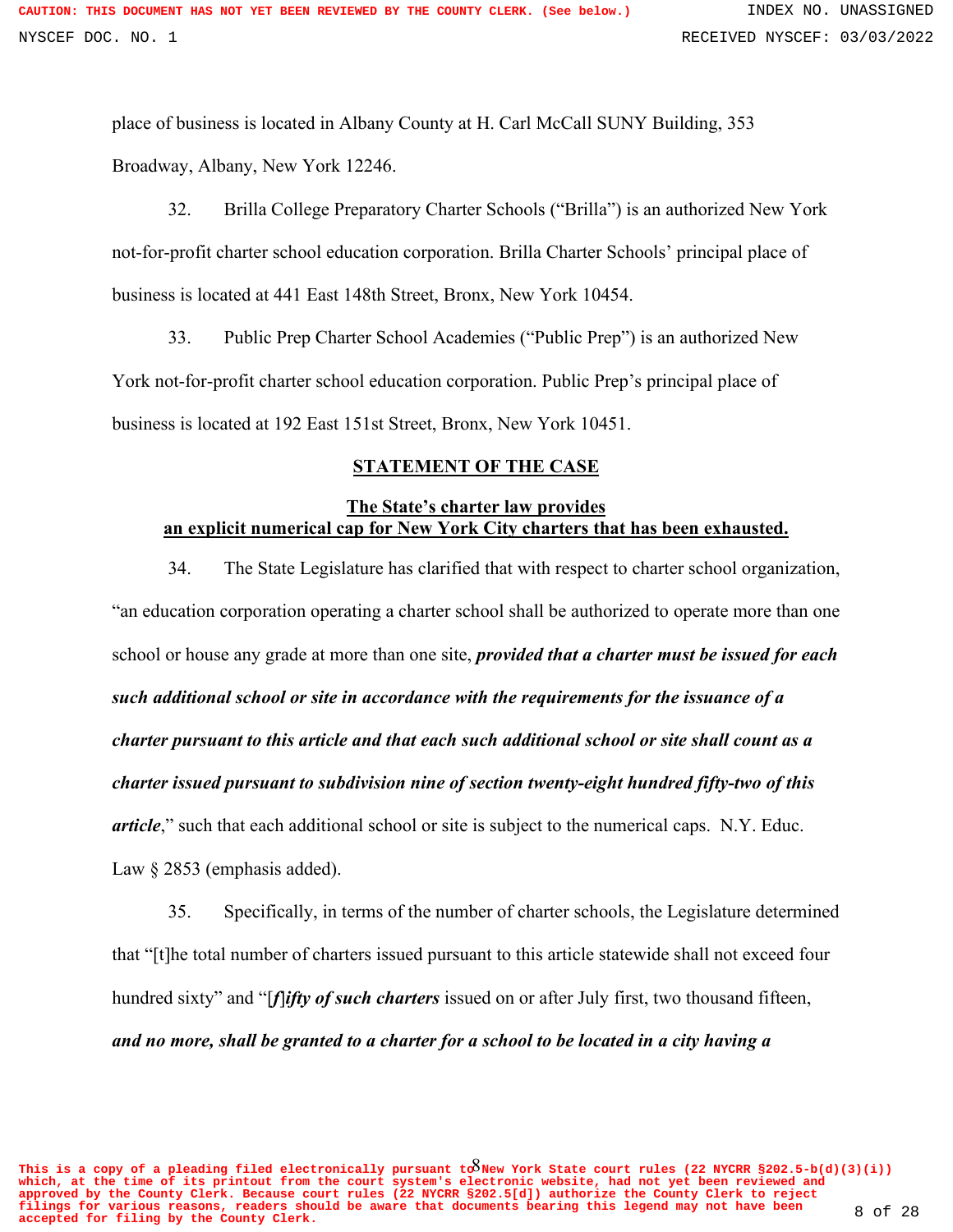*population of one million or more* [New York City]." N.Y. Educ. Law § 2852(9)(a) (emphasis added). That cap was reached in 2019.

36. Here, SUNY willfully approved a charter in excess of that clear and unambiguous cap.

# **SUNY Respondents' Approval of The Sham Brilla and Public Prep Modifications Is Arbitrary, Capricious and Contrary To Law And Fact**

37. The instant matter involves the application of two education corporations, Brilla and Public Prep, to "modify" their respective charters to create a new high school to be operated by a third, new education corporation – Vertex, which itself has not applied for and does not hold a charter.

38. Vertex's own agreements make clear that it has been designed specifically to

evade the exhausted cap. The Academic and Business Services Agreement between Vertex and

Brilla, dated May 2021 and attached hereto as Exhibit 4 ("Business Agreement"), describes what

it calls "the Vertex Model":

In New York State, due to a charter "cap," no new charters are being granted to open new schools. However, charter revisions to *expand* grades are being granted. In the case of each Vertex Partnership Academy, each partnering K-8 school will request that the SUNY Charter Schools Institute revise its charter to extend to serve Grades 9- 12. The schools would then bind its high school grades through a shared services agreement and a common academic program.

Ex. 4, Business Agreement, Ex. A (Vertex Model) at  $3<sup>2</sup>$  Moreover, the Business Agreement

between Brilla and Vertex makes it clear that the intention of Vertex is to continue to undermine

This is a copy of a pleading filed electronically pursuant  $\mathrm{t}\partial_\text{New}$  York State court rules (22 NYCRR §202.5-b(d)(3)(i)) **which, at the time of its printout from the court system's electronic website, had not yet been reviewed and approved by the County Clerk. Because court rules (22 NYCRR §202.5[d]) authorize the County Clerk to reject filings for various reasons, readers should be aware that documents bearing this legend may not have been accepted for filing by the County Clerk.** 9 of 28

<sup>&</sup>lt;sup>2</sup> This document was since revised as of November 2021 and the revised version is attached hereto as Exhibit 5. The November 2021 document clarifies that Brilla alone, and not Brilla and Public Prep together, would be contracting with Vertex. The November 2021 revised document was received via FOIL and did not include the previously submitted Exhibit.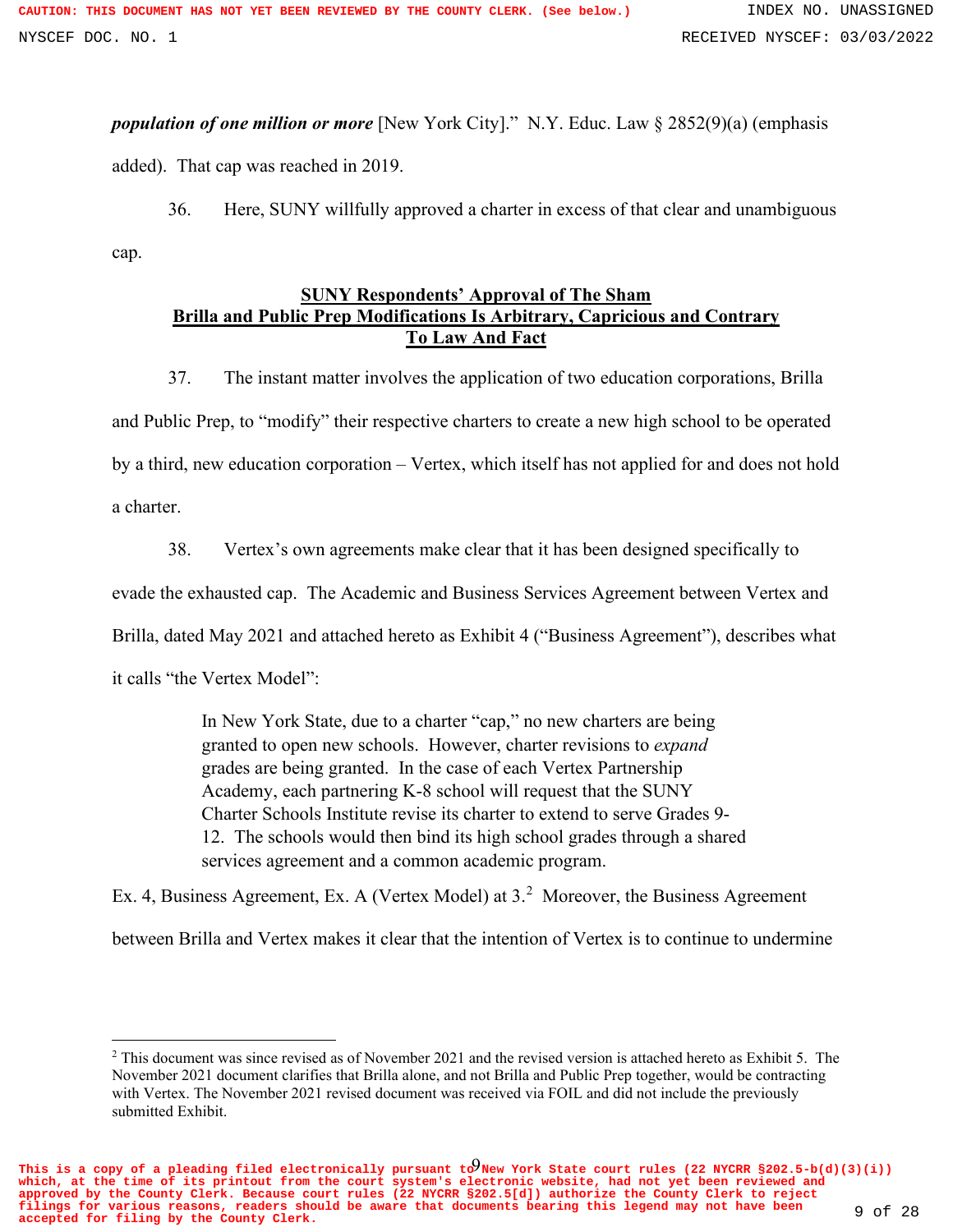and avoid the charter cap by creating more "public charter high schools" in a similar fashion. *Id*. at 1.

## **Brilla and Public Prep**

39. Brilla is a SUNY-authorized non-for-profit charter school education corporation. Brilla's participating schools are located in the Bronx.

40. For all relevant times, Brilla schools were authorized to serve kindergarten through grade eight.

41. Brilla operates four elementary schools and one middle school, each with its own charter.

42. Brilla uses Seton Education Partners, Inc., a Wyoming charter management organization, as its charter management organization.

43. Brilla seeks to allegedly modify its charter with respect to its middle school: Brilla College Preparatory Charter School (NYC CSD 7) – The Bronx, currently authorized to serve kindergarten through grade 8. The modification purports to allow Brilla to expand the grades served by its middle school to include grades 9-12 and authorize Brilla to contract for that school's students to attend a separate "joint" high school "program" operated by Ventoux Partnership Network, Inc., to be called "Vertex Partnership Academies."

44. Public Prep is a SUNY-authorized non-for-profit charter school education corporation. Public Prep's participating schools are located in the Bronx and Manhattan.

45. For all relevant times, Public Prep was authorized to serve kindergarten through grade eight.

46. Public Prep operates four elementary schools and two middle schools, although some of its elementary schools serve middle school (7-8) grades as well. Each Public Prep school has its own charter.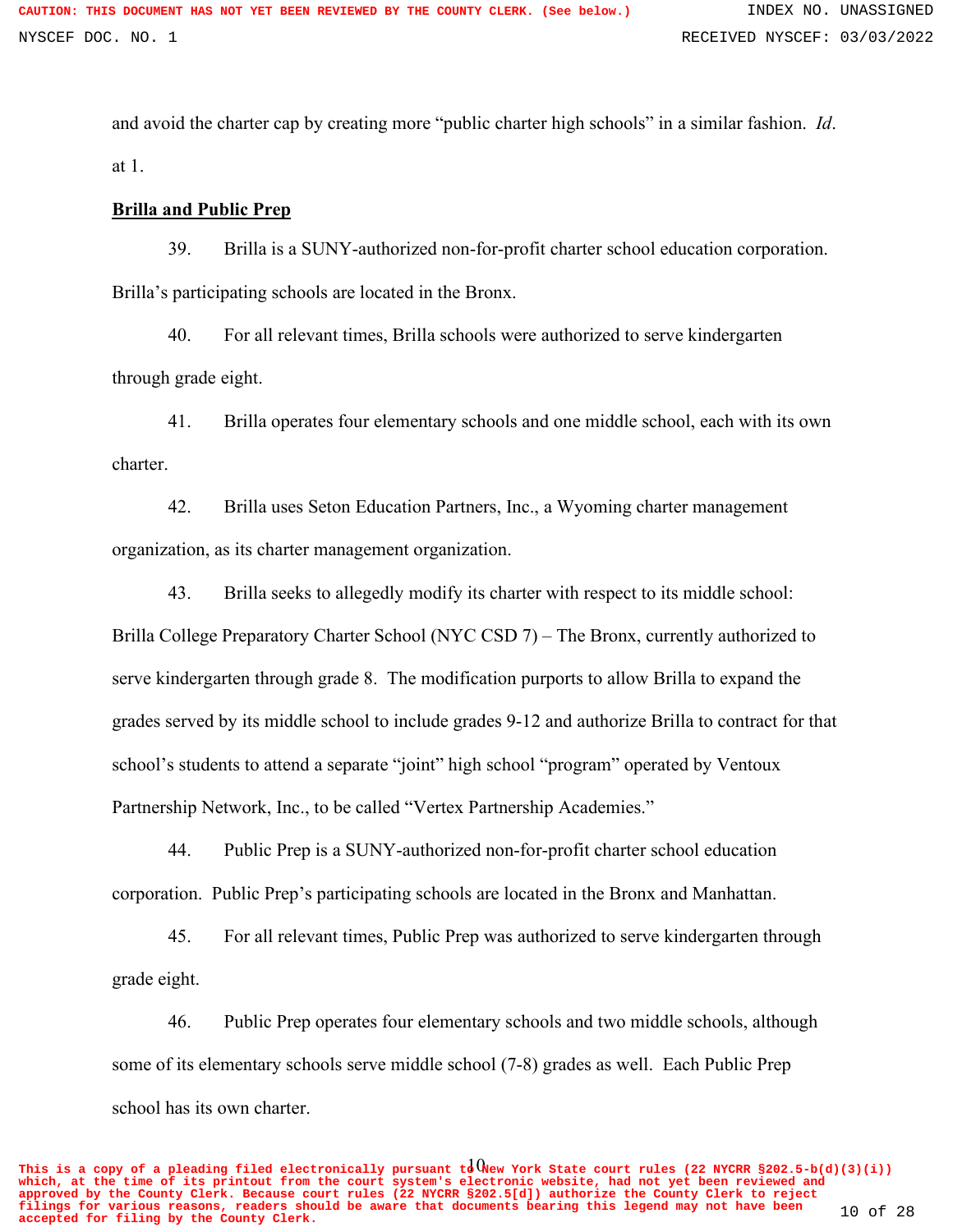47. Public Prep uses the Public Prep Network Board ("Public Prep Network"), a New York charter management entity, as its charter management organization.

48. Public Prep seeks to allegedly revise the charters of three of its schools: 1) Boys Preparatory Charter School of New York (NYC CSD 7 – The Bronx, 192 E. 151st Street, currently authorized to serve kindergarten through grade 8); 2) Girls Preparatory Charter School of New York (NYC CSD 1 – Manhattan, 420 E. 12th Street, currently authorized to serve kindergarten through grade 8); 3) Girls Preparatory Charter School of the Bronx (NYC CSD 8 – The Bronx, 890 Cauldwell Avenue, currently authorized to serve kindergarten through grade 8).

49. Unlike Brilla, the application for modification for Public Prep seeks to expand the grades served by one of its middle schools to include grades 9-12 and authorize Public Prep to contract for its students at any of its schools to attend a separate "joint" high school "program" operated by Vertex Partnership Academies.

50. As described in SUNY's Summary of Findings on the Brilla and Public Prep "Joint High School Program Revision," dated December 9, 2020 and attached hereto as Exhibit 6, Public Prep has also "lent" Vertex Partnership Academies approximately \$400,000 to assist in its start-up, with "Vertex to repay those funds out of philanthropy Vertex raises for the program." Ex. 6 at 2.

# **The Scheme to Create a New Network of Charter High Schools – Vertex Partnership Academies**

51. In or about 2020, in an explicit effort to bypass the statutory cap on charter schools, Ventoux Partnership Network, Inc., a new entity created by Ian Rowe ("Mr. Rowe"), partnered with Brilla and Public Prep to create the first of a new network of "joint" high school programs to be known as Vertex Partnership Academies ("Vertex").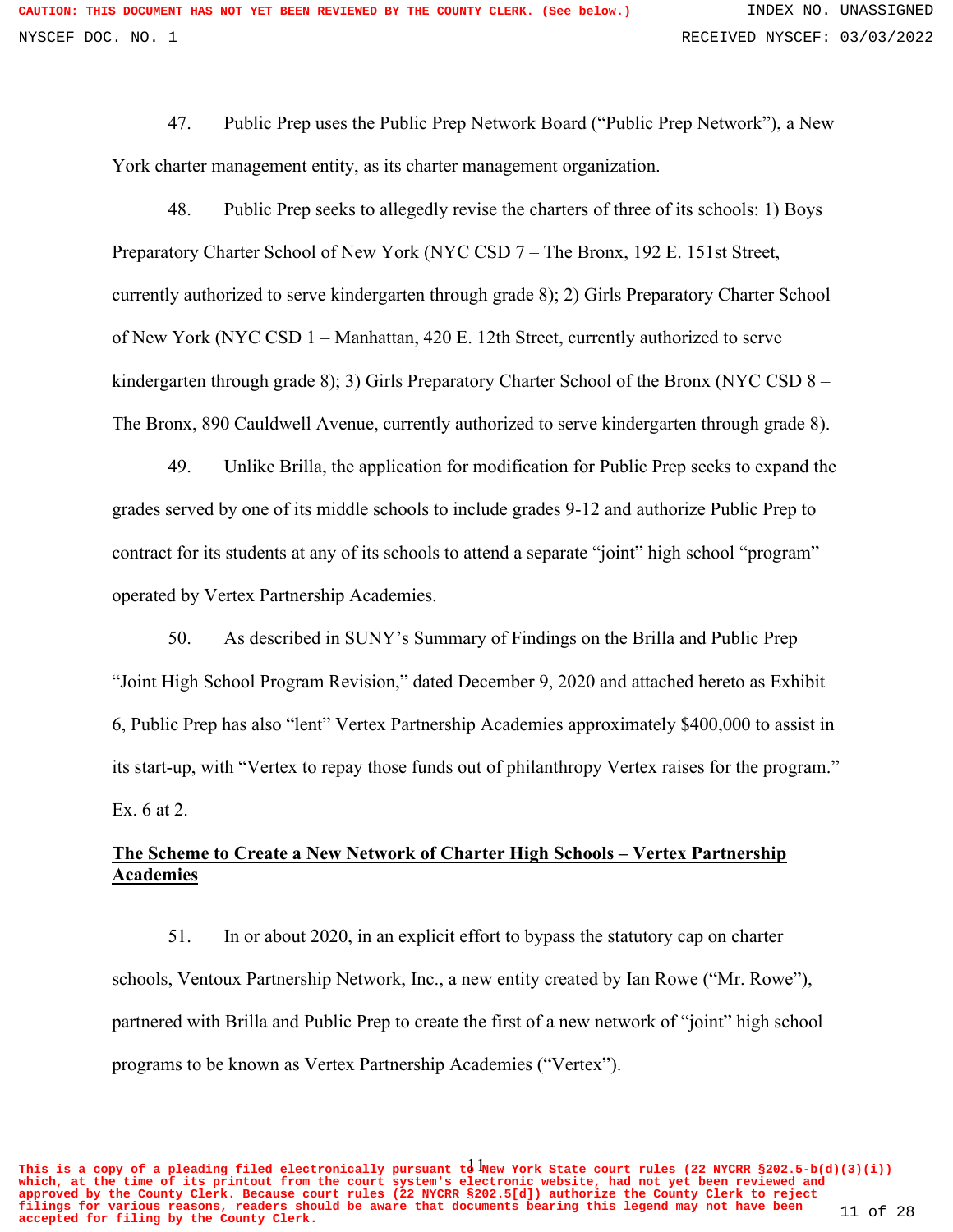52. Vertex is the brainchild of Mr. Rowe. Mr. Rowe is a former chief executive officer of Public Prep but is not currently connected to or associated with Public Prep or Brilla, except as CEO of Vertex. Rowe will serve as the Founder and Chief Executive Officer ("CEO") of this new charter high school.

53. According to his biographical note at the Thomas B. Fordham Institute, Mr. Rowe is an "Entrepreneur-In-Residence at the Charter School Growth Fund, and is founding Vertex Partnership Academies, a new network of character-based, International Baccalaureate public charter high schools to open in the Bronx in 2022." *See*

https://fordhaminstitute.org/about/fordham-staff/ian-rowe, last accessed on [Feb. 23, 2022].

54. Based on his own public statements, Mr. Rowe's vision is not limited to one high school, but an entire network of high schools formed outside the cap.

55. For instance, Mr. Rowe has made numerous public comments describing Vertex Partnership Academies as "a new network of character-based, International Baccalaureate high schools" and/or a "new high school," which will be located in the heart of the South Bronx. *See, e.g.*, The Daily Signal, *Ian Rowe on Why Children Need School Choice and Not Critical Race Theory*, YOUTUBE at 3:40, https://youtu.be/hql7tSD5FBE?t=214 (posted on June 17, 2021); The Joint Economic Committee, Republicans, *Ian Rowe Testimony Before the Joint Economic Committee*, May 12, 2021, YOUTUBE at 0:22, https://youtu.be/PUvpTRUUjFs?t=16 (posted on May 13, 2021); American Enterprise Institute, *Ian Rowe – Ohio State Board of Education testmony [sic] plus Q&A | EVENT HIGHLIGHT*, YOUTUBE at 22:30,

https://youtu.be/3IwQbLpjjI0?t=1347 (posted on Feb. 5, 2021); Bloggingheads.tv, *Get Educated | Glenn Loury & Ian Rowe [The Glenn Show]*, YOUTUBE at 2:40, https://youtu.be/teLs4FL- hA?t=211 (posted on Sept. 29, 2020); New Hampshire Dep't of Educ., *Ian Rowe talks with New* 

This is a copy of a pleading filed electronically pursuant  $\mathrm{t\dot{a}}$   $\lambda$ Wew York State court rules (22 NYCRR §202.5-b(d)(3)(i)) **which, at the time of its printout from the court system's electronic website, had not yet been reviewed and approved by the County Clerk. Because court rules (22 NYCRR §202.5[d]) authorize the County Clerk to reject filings for various reasons, readers should be aware that documents bearing this legend may not have been accepted for filing by the County Clerk.** 12 of 28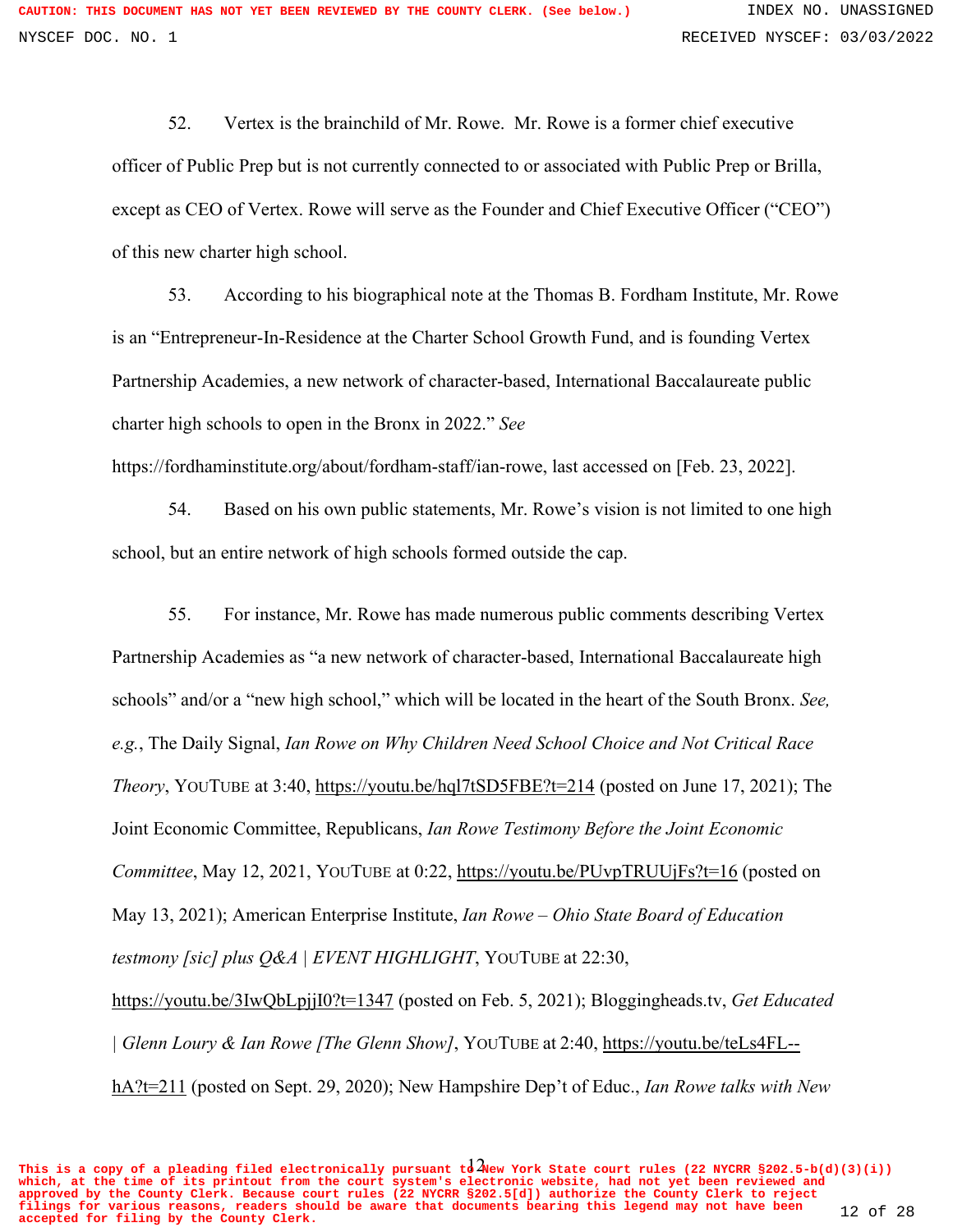*Hampshire State Board of Education 3/11/2021*, YOUTUBE at 4:30,

https://youtu.be/B\_HWquoJENo (posted on Mar. 15, 2021); The 1020 Podcast, *The Global Wire Conversation - Education, Class, Race, and Politics with Ian Rowe*, YOUTUBE at 31:20, https://www.youtube.com/watch?v=28uf36jxCQ0&t=3s (posted on Mar. 8, 2021); Pepperdine School of Public Policy, *Ian Rowe-How the Constitution Connects Us All: A Constitution Day Conversation*, YOUTUBE at 45:40, https://youtu.be/20i6B6zxn7c?t=2265 (posted on Sept. 14, 2021); and CTHouseRepublicans, *1776 Unites Curriculum Town Hall*, YOUTUBE at 36:42, https://youtu.be/4bbVrmM0I6E?t=2196 (posted on June 30, 2021). *See also* Ian Rowe (@IanVRowe), TWITTER (Jan. 10, 2022, 8:17 a.m.),

https://publish.twitter.com/?query=https%3A%2F%2Ftwitter.com%2FIanVRowe%2Fstatus%2F 1480529212071194632&widget=Tweet, last accessed on [Feb. 23, 2022].

56. Though he has repeatedly confirmed his plan to open a new school, Mr. Rowe has also publicly acknowledged that "[i]f you had a great idea, if you had the idea to launch a great school today, you could not do it because there is a cap on the number of charter schools." *See* Examining the Racial Wealth Gap in the United States, 117th Cong. 117-77 (2021-2022) (Statement of Ian Rowe, Founder & CEO of Vertex P'ship Acads.; Senior Visiting Fellow, Woodson Ctr.; Resident Fellow, Am. Enter. Inst., New York, NY),

https://www.congress.gov/event/117th-congress/senate-event/LC67434/text?s=1&r=46, last accessed on [Feb. 23, 2022].

57. Vertex Partnership Academies is not the name of either a Brilla or Public Prep charter.

58. Neither Brilla nor Public Prep is changing its name to Vertex Partnership Academies.

This is a copy of a pleading filed electronically pursuant  $t\frac{1}{9}$  New York State court rules (22 NYCRR §202.5-b(d)(3)(i)) **which, at the time of its printout from the court system's electronic website, had not yet been reviewed and approved by the County Clerk. Because court rules (22 NYCRR §202.5[d]) authorize the County Clerk to reject filings for various reasons, readers should be aware that documents bearing this legend may not have been accepted for filing by the County Clerk.** 13 of 28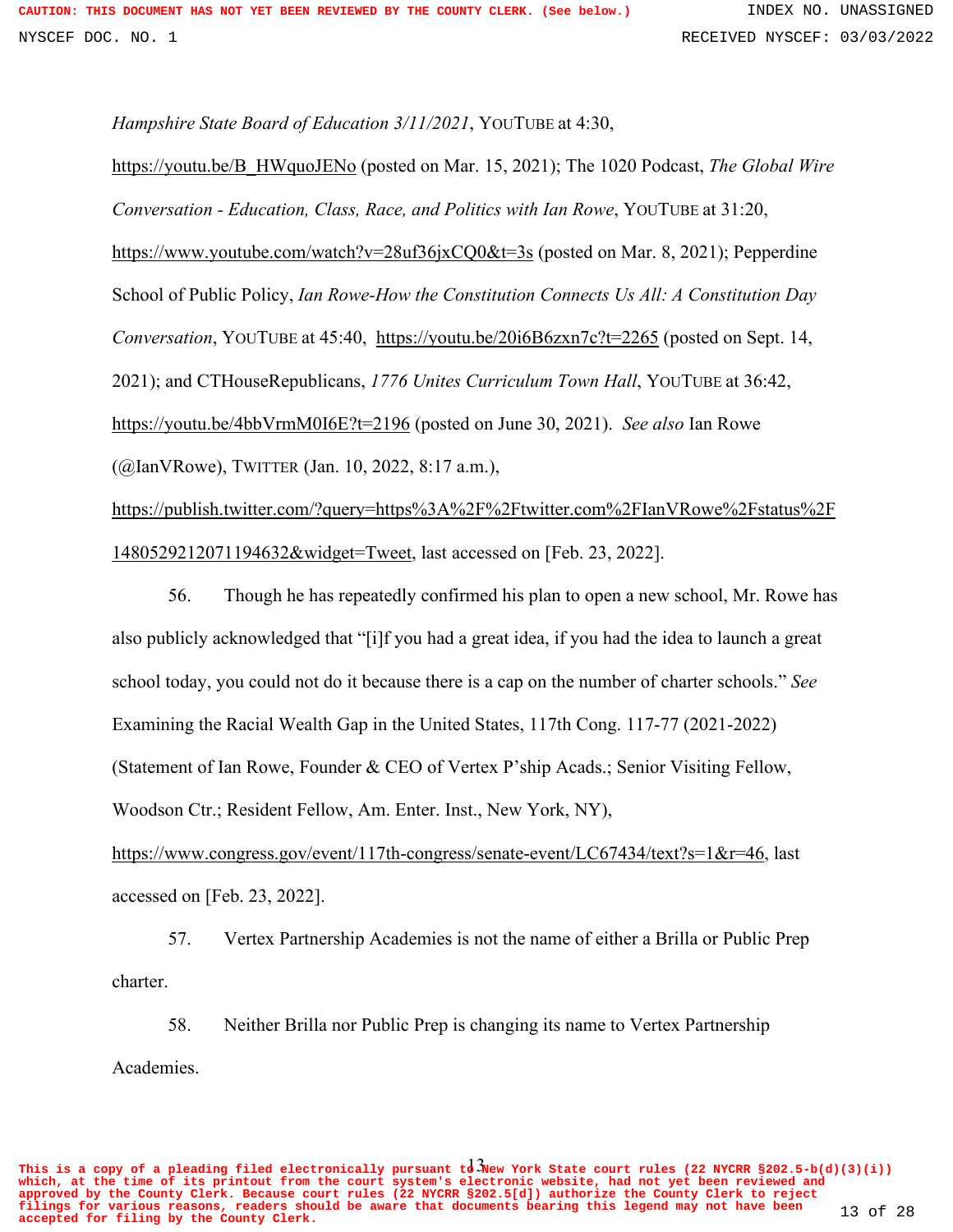59. According to a SUNY Charter Schools Institute report, dated December 9, 2020, the Vertex co-educational joint high school program was created through a three-step procedure: First, Brilla contracts with Vertex. Second, Public Prep contracts with Brilla to permit Public Prep students to participate in the high school program. Third, revisions are made to the charter agreements applicable to both Brilla and Public Prep. Ex. 6 at 1.

60. By resolution dated December 16, 2020, SUNY requested authorization to revise the charters of Brilla Charter Schools and Public Prep, pursuant to Education Law § 2852(7) to add a joint high school program to each of said school's charter to operate at a single site for the 2022-2023 school year that would be known as Vertex Partnership Academies. That resolution is attached hereto as Exhibit 7.

61. Brilla's proposed revision permitted it to contract with Vertex, granted one of its four schools the authority to expand to a high school program servicing grades 9 through 12, and allowed the schools' participation in the newly created joint high school.

62. Neither Brilla's management organization, Seton Education Partners, Inc., nor Public Prep's management organization, Public Prep Network, will be directly involved in the joint high school program. Ex. 6 at 2.

63. Instead, Vertex would be managed by the newly formed charter management organization Ventoux Partnership Network, Inc. *Id*. at 2-3.

64. All  $8<sup>th</sup>$  grade graduates from the participating or sending schools "will have returning students preference at Vertex Academies…" *Id*. at 3.

65. This will allow contracting schools to offer guaranteed seats in the new high school to the exclusion of other students applying to high school. Had a new charter been issued for a new high school, the admission criteria would allow other applicants equal footing for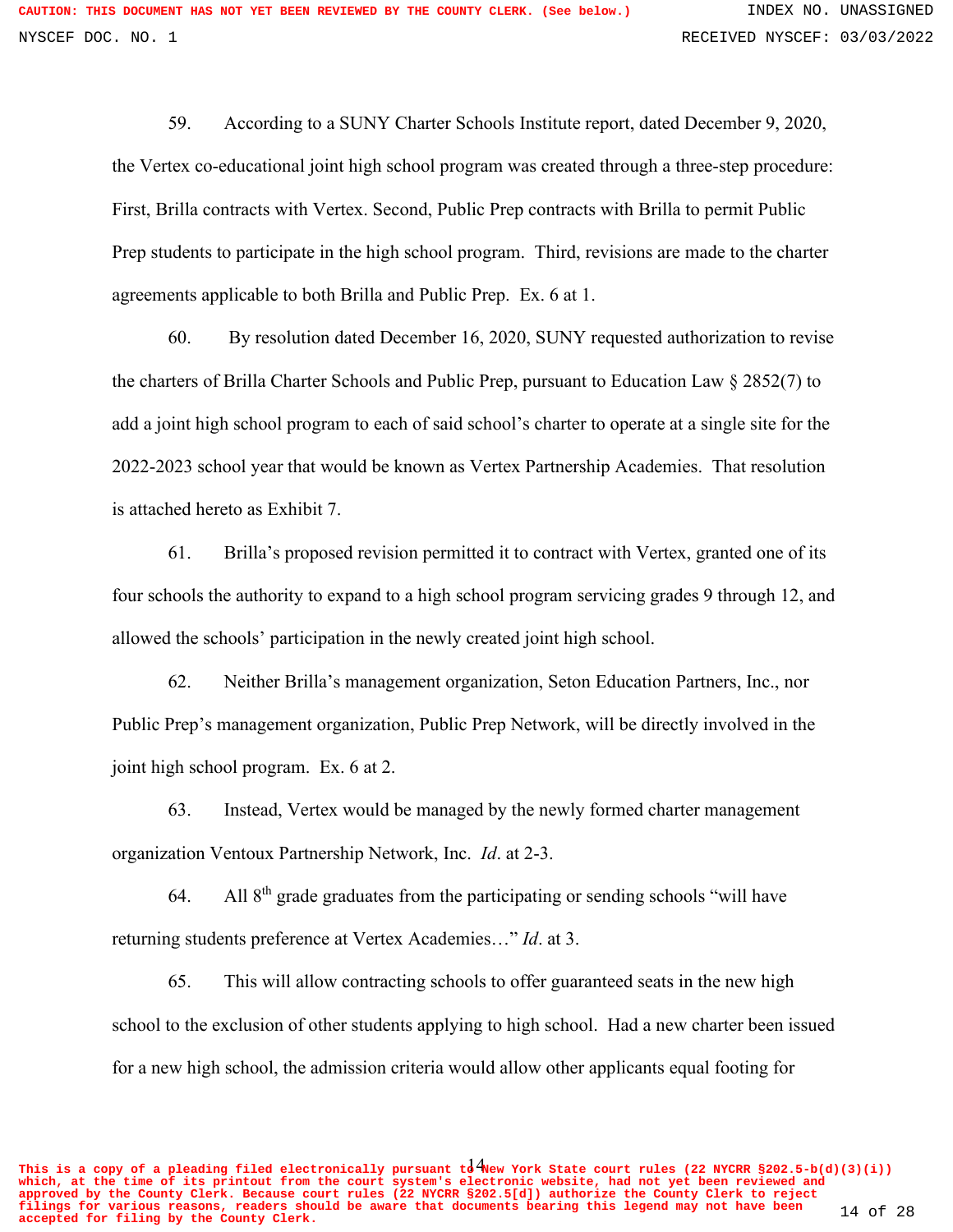admission. By creating this model, charter middle schools can pay to provide guaranteed spots for their students in the new schools.

66. The Academic and Business Services Agreement between Vertex and Brilla reveals and makes clear that the purpose of the joint high school program is to evade the cap. Ex. 4, Business Agreement, Ex. A. (Vertex Model) at 3.

67. In an effort to justify the contrived structure, the Governance section of the Business Agreement provides an inapt analogy where the charter network KIPP was permitted to merge the charters of their individual schools allowing KIPP: College Prep High School to legally enroll students from KIPP's four independent charter schools so that:

> … On paper the students attended four different schools, each of which had a charter that included grades 9-12. In practice, however, students went to school in the same building, were subject to the same policies, and took the same classes with the same teachers and peers… [however] all students simply attended and graduated from the unified KIPP: College Prep High School.

*Id.*

68. However, KIPP: College Prep High School provided an example of a pooling of resources and physical space by a single, previously approved network that already held the necessary charters. There, KIPP, the approved charter holder, continued to be solely responsible for the management of the school and the education of the students from each of its separately chartered schools. KIPP had gone through a full charter approval process. There was no increase in the number of charter schools, nor was there a new entity, not previously approved through a charter-granting process overseeing the education of the charter students. It is one thing to say that high school students from several KIPP schools would all attend high school in a single KIPP high school facility and quite another to seek an expansion of grades for one Brilla school with the intention to funnel all Brilla middle school students into a separate school with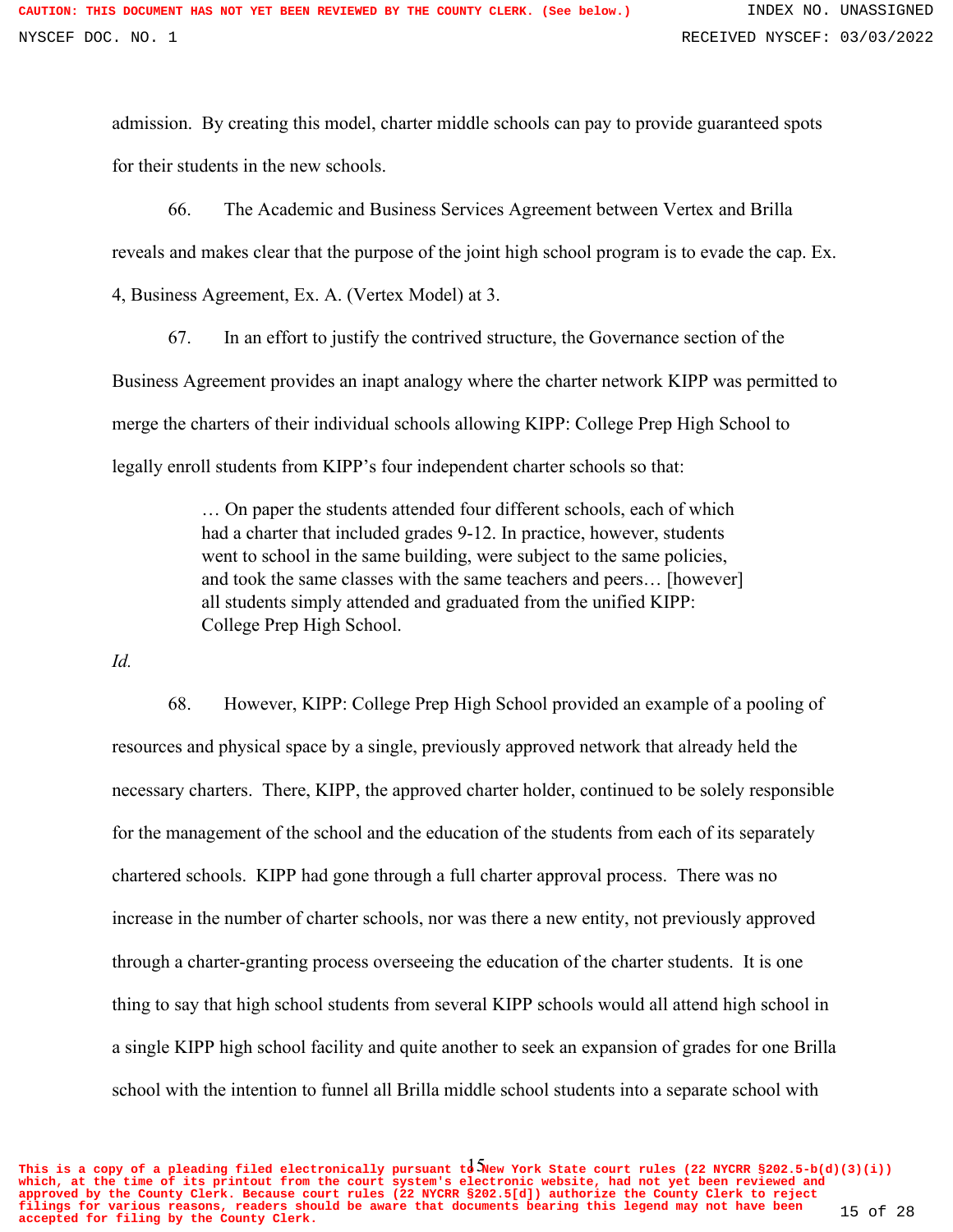students from another network run independently by a newly created and unvetted or approved education corporation. That amounts to a new school requiring a new charter.

69. Here, there is no merger: Vertex Partnership Academies would be creating an entirely new entity, managed and operated by Vertex, serving new grade levels that neither Brilla Charter Schools nor Public Prep previously served, at a site to be determined by Vertex. In other words, Vertex Partnership Academies would not be a merger, it would be the creation of an entirely new charter school.

# **SUNY Respondents acted contrary to law, arbitrarily and capriciously and abused their discretion in approving a charter in excess of the cap**

70. As a new charter school, Vertex – and SUNY as its would-be charter entity – should have followed the processes set forth in Education Law §§ 2851, 2852. Vertex would need its own unique charter, one subject to the application and issuance procedures in Article 56 generally and Education Law §§ 2851, 2852 specifically, but that could not be issued in violation of the cap.

71. But Vertex has not made an application pursuant to Education Law § 2851 nor has a proposed charter been submitted for it pursuant to Education Law § 2852. Neither Vertex nor SUNY followed the prescribed process.

72. The charter issuance process is set forth in Education Law § 2852. The term of a charter is five years but can be renewed. Typically, it is upon renewal that a school may wish to revise or expand its charter to increase enrollment or grades, usually holding the other factors equal. *See* 8 NYCRR § 3.16(c). A revision or expansion allows an existing charter school to change its enrollment or the grades it will serve as its students age up, not to create a new school.

73. A charter application for a new school must include, among other things, the name of the school, the governance and organizational structure of the school, the facilities to be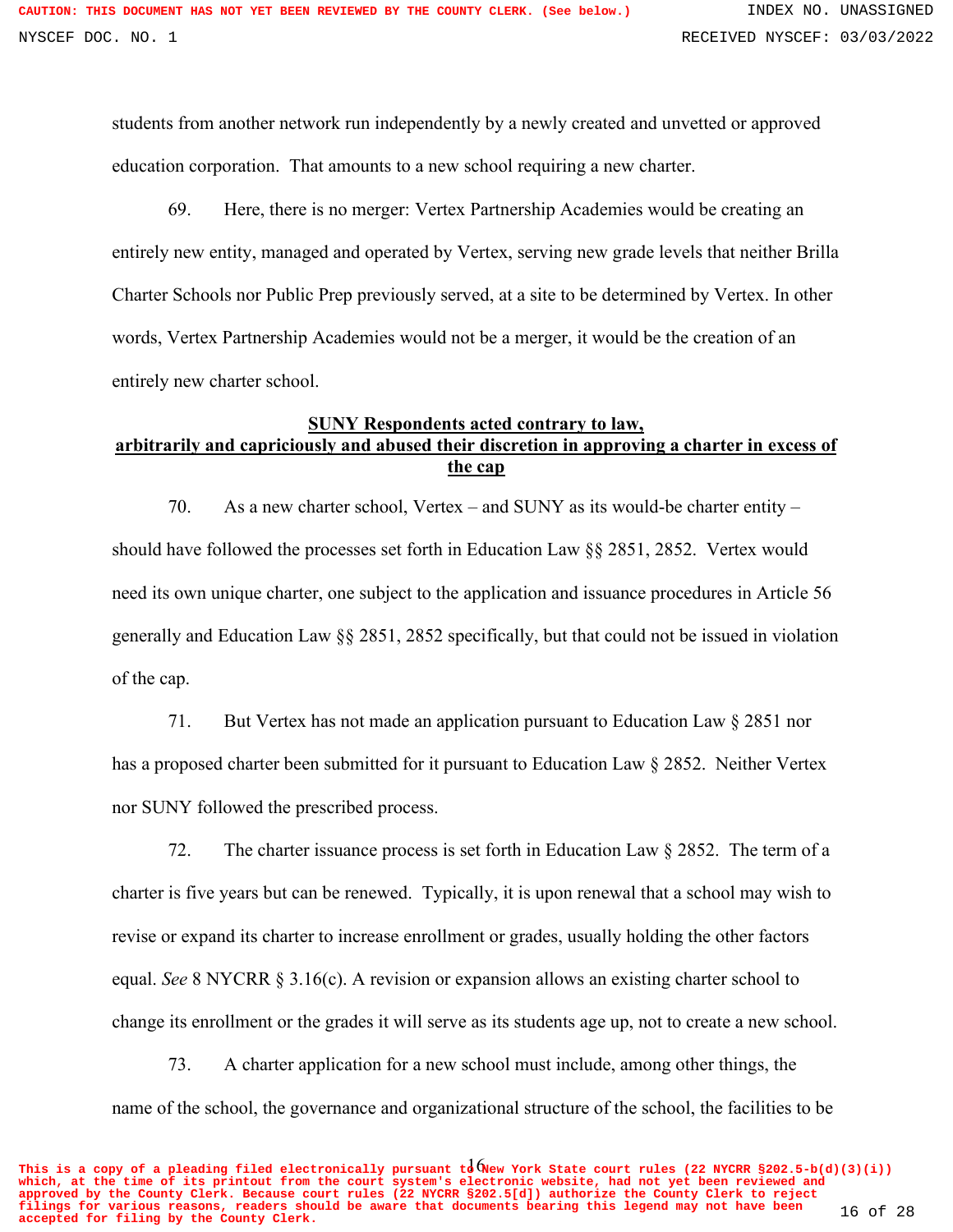used, including the location of the school, the number of students to be served (enrollment), and the ages and grade levels to be served (grades). N.Y. Educ. Law  $\S 2851(2)(c)$ , (i), (k), (j) and (l).

74. The application must also include "[a] proposed budget and fiscal plan for the school, including supporting evidence that the fiscal plan is sound and that sufficient start-up funds will be available to the charter school." Education Law  $\S 2851(2)$ (e). Further, the application must include the procedures to be followed in the case of the charter school's closure or dissolution. N.Y. Educ. Law § 2851(t).

75. The Legislature has also specified that the application must include "[e]vidence of adequate community support for and interest in the charter school sufficient to allow the school to reach its anticipated enrollment, and an assessment of the projected programmatic and fiscal impact of the school on other public and nonpublic schools in the area." N.Y. Educ. Law §  $2851(2)(q)$ .

76. SUNY's behavior throughout the submission process demonstrates that, whatever label it gives the applications, it viewed and treated the Vertex "expansion" as a new school – and not a new Brilla or Public Prep program – by placing statutory requirements on Vertex that are otherwise required for a new school, with the exception that no analysis was done regarding community support or impact on other schools and the statutory cap was utterly disregarded. *See* accompanying affidavits of Individual Petitioners Angela Esposito, Monica Teron, and Ana S. Rivera, attached hereto as Exhibits 8, 9 and 10.

77. For instance, SUNY, in its Summary of Findings, made "extensive requests for amendments" to the proposed high school program in an effort to ensure its fiscal soundness. Notably, the "complexity of the money flows and the various entities with fiscal roles involved in the [high school] program" compelled the Institute to demand an "unprecedented level of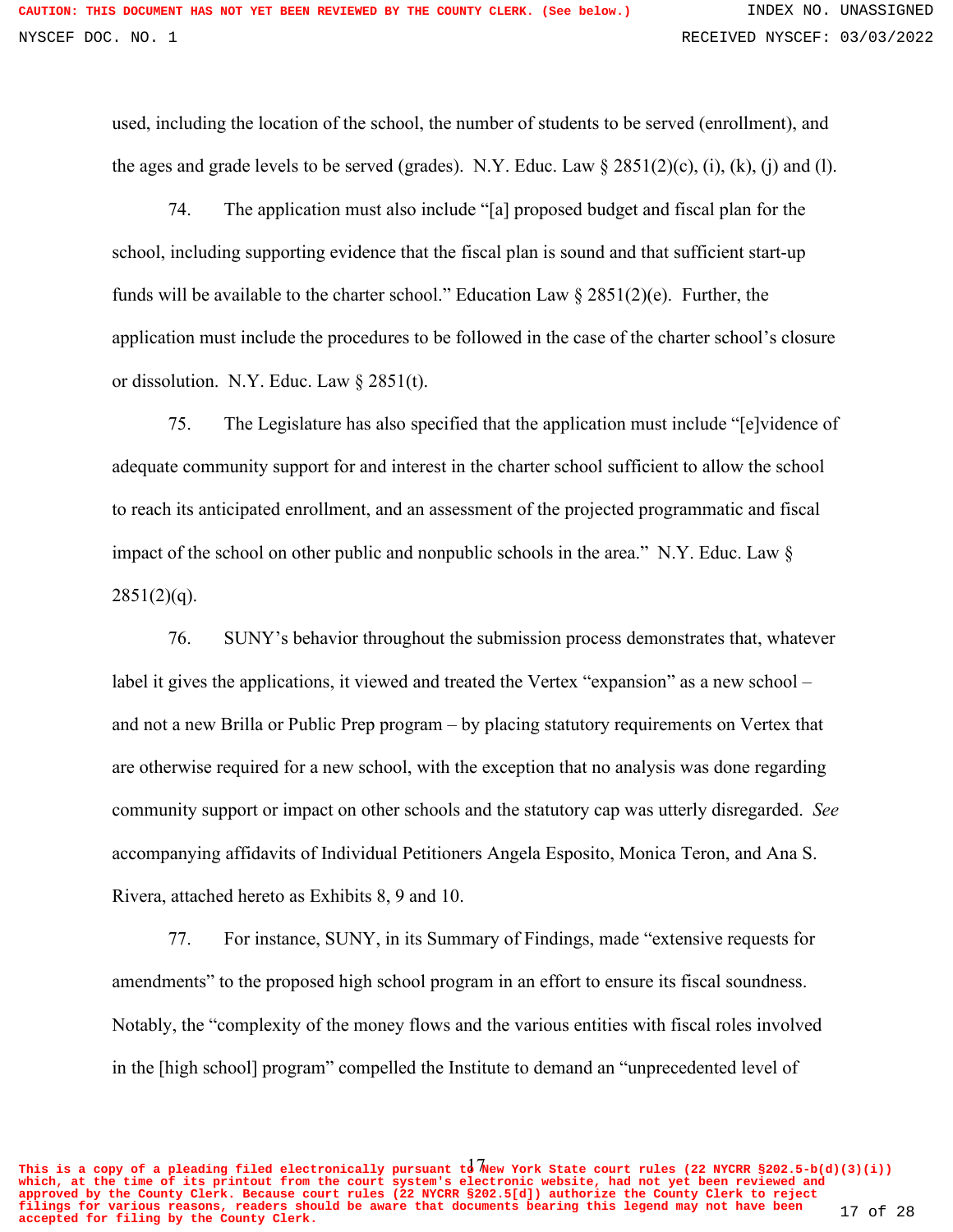fiscal transparency in terms of financial reporting on the joint high school program . . . ." Ex. 6 at 6.

78. Additionally, "the education corporations, through Vertex, will have to report on the high school program as if it were a chartered school" in terms of financial, budgetary and "other reporting normally done by schools." Ex. 6 at 6.

79. On December 23, 2020, SUNY approved the proposed charter actions to add a joint high school program and presented the proposed actions to the Board of Regents. *See* SUNY, Summary of Actions, Charter Schools Committee, Application for Charter Renewal, December 23, 2020 Meeting, available at https://www.suny.edu/about/leadership/board-oftrustees/meetings/webcastdocs/Summary%20of%20Actions%20-%20Charter%20Schools%20- %20Dec%2023%202020.pdf, last accessed on [Feb. 23, 2022].

80. On or about May 21, 2021, SUNY Board of Trustees and Brilla entered into an agreement to revise the Second Amended and Restated Original Charter Agreement between them entered into on or about October 29, 2018. This agreement, attached hereto as Exhibit 11, relates to the new joint high school program, including its operation and dissolution.

81. Specifically, the agreement describes the joint high school program as one "to be shared between certain schools" of Brilla and Public Prep and notes that Vertex will manage and operate the new program. Ex. 11 at 2. It also states that while the joint high school program ("JHSP") "is a program within the meaning of the Charter Agreement, as set forth herein, *it is the intent of the Parties and Public Prep to generally subject the JHSP to the same academic, operational, fiscal, and accountability terms and conditions to which a school is subject under each education corporation's charter.*" Ex. 11 at 2 (emphasis added).

This is a copy of a pleading filed electronically pursuant  $t\delta$  New York State court rules (22 NYCRR §202.5-b(d)(3)(i)) **which, at the time of its printout from the court system's electronic website, had not yet been reviewed and approved by the County Clerk. Because court rules (22 NYCRR §202.5[d]) authorize the County Clerk to reject filings for various reasons, readers should be aware that documents bearing this legend may not have been accepted for filing by the County Clerk.** 18 of 28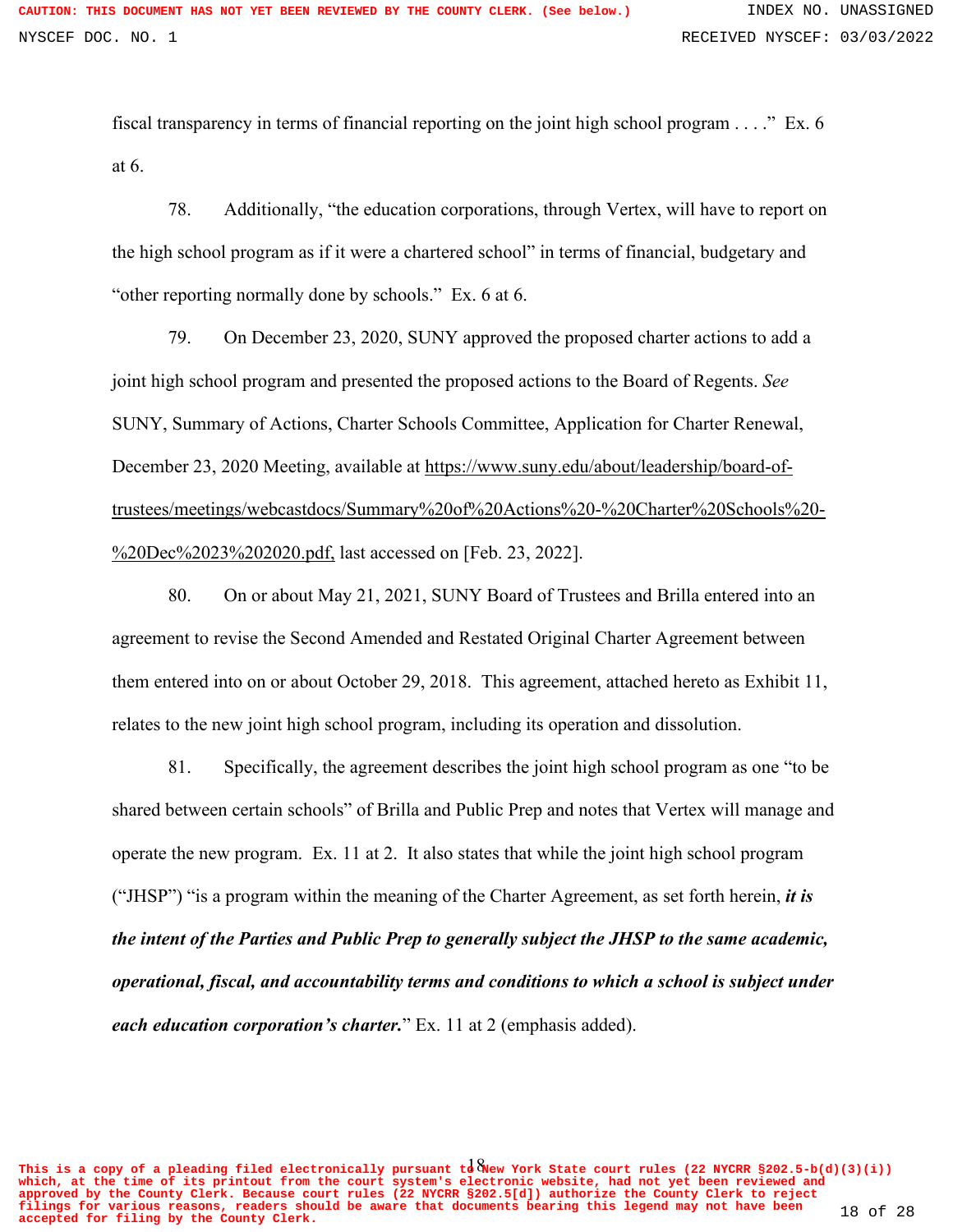82. In accordance with Education Law § 2852, SUNY submitted the proposed charter actions to the Board of Regents for consideration on or about May 21, 2021. Ex. 3 at 2.

83. The Board of Regents reviewed the proposed charter action and recommended that the proposed charter be returned to SUNY for reconsideration.

84. In making the recommendation to return the proposed charter to SUNY Board of Trustees, the Board of Regents determined that the "proposed charter actions d[id] not meet the required finding enumerated under Article 56" and determined that it could not make the required findings that the proposed charter actions described met "the requirements set out in Article 56 of the Education Law… that the applicants can demonstrate the ability to operate the schools in an educationally and fiscally sound manner." Ex. 3 at 4.

85. The Board of Regents further found that the proposed charter actions did not constitute mere revisions to allow the operation of a program as a part of an existing charter school, "but instead appear[ed] to be an attempt to create a new school in potential violation of the NYC charter limits under the Education Law." *Id*.

86. The Board of Regents explained that the website for the entity proposed to run the high school, Ventoux Partnership Network, stated that this "will allow more high-quality, high schools to open despite a cap on charters." *Id*.

87. In addition, the Board of Regents indicated that there were "numerous instances within the record – along with the 'Summary of Findings' document presented to the SUNY Trustees – that further indicate[d] th[e] action may have been taken to avoid the cap." *Id*.

88. Specifically, the Board of Regents pointed out that SUNY had required a separate dissolution reserve fund for the high school. *Id*. Such funds are generally required for all new schools. *Id*.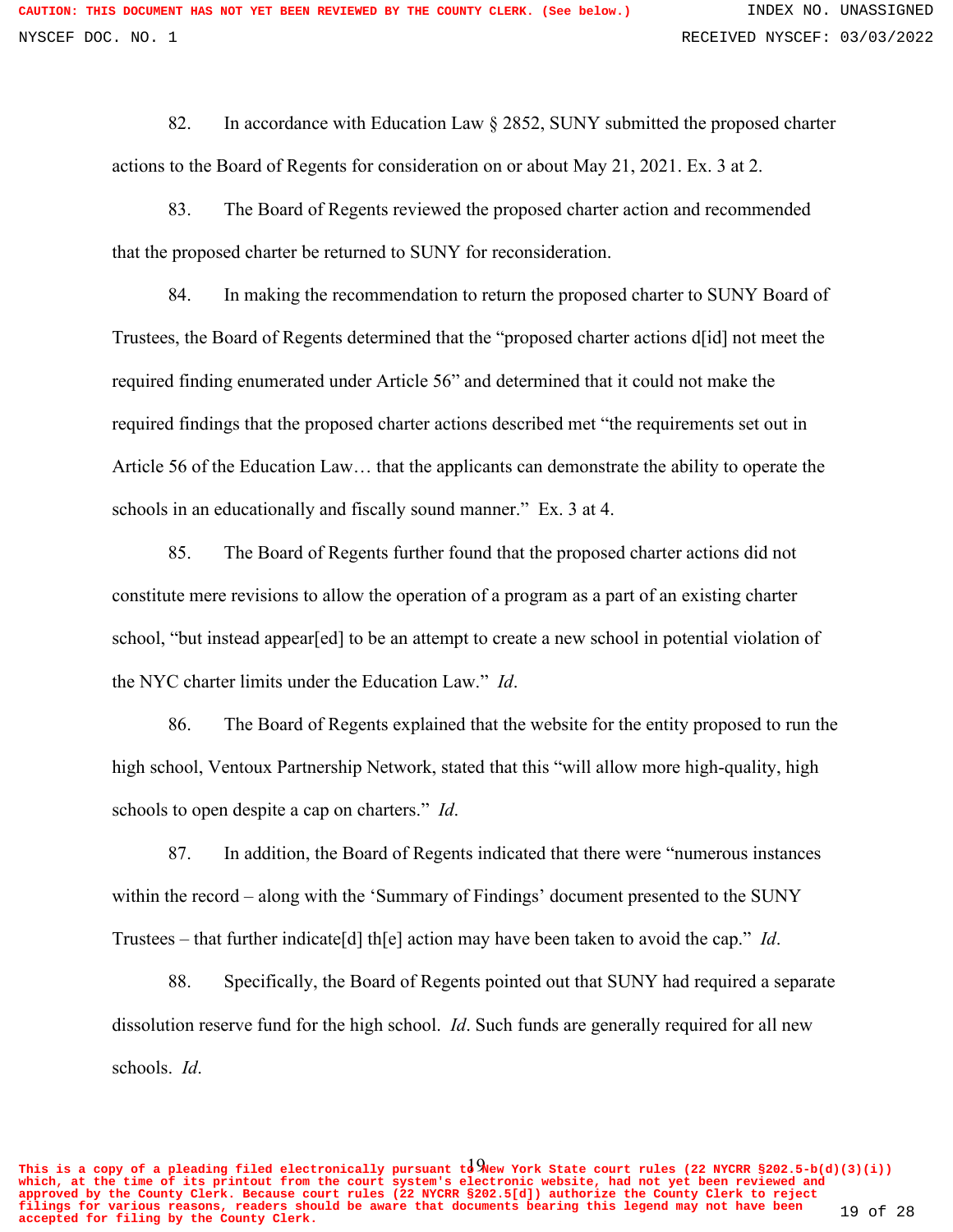89. The Board of Regents also acknowledged that the proposed new high school program would be held accountable for academic performance separately from the existing elementary charter school program "as if it was a cohesive school." *Id*.

90. The Board of Regents highlighted that the proposed high school would be subject to renewal separately, independently, and on a different timeline than the schools operated by Brilla and Public Prep and suggested that this renewal procedure was at odds with procedures set forth in Education Law § 2851. *Id*.

91. The Board of Regents further emphasized that the high school rather than the education corporations would be held responsible for all high school outcomes, which conflicts with the lawful procedure which provides that the Board of Trustees of a charter school is responsible for outcomes of all students enrolled in their charter. *Id*.

92. Additionally, the Board of Regents concluded that provisions in the proposed charter revisions which allowed SUNY Board of Trustees to close the new high school program under the same circumstances that permit SUNY Board of Trustees to revoke a charter evidenced "the separation and independence of the high school from the governance of the pre-existing K-8 charter schools." *Id*. at 5.

93. Moreover, the Board of Regents found that the proposed revisions which provided for Brilla and Public Prep turning over funding (including students with disabilities funds and other federal funds) received for students who attend the joint high school program to Vertex "support[s] the inference that Vertex and the 'program' it operates will constitute a separate, new school" and may violate certain grant requirements set by the United States Department of Education. *Id*.

This is a copy of a pleading filed electronically pursuant  $t^2$  Wew York State court rules (22 NYCRR §202.5-b(d)(3)(i)) **which, at the time of its printout from the court system's electronic website, had not yet been reviewed and approved by the County Clerk. Because court rules (22 NYCRR §202.5[d]) authorize the County Clerk to reject filings for various reasons, readers should be aware that documents bearing this legend may not have been accepted for filing by the County Clerk.** 20 of 28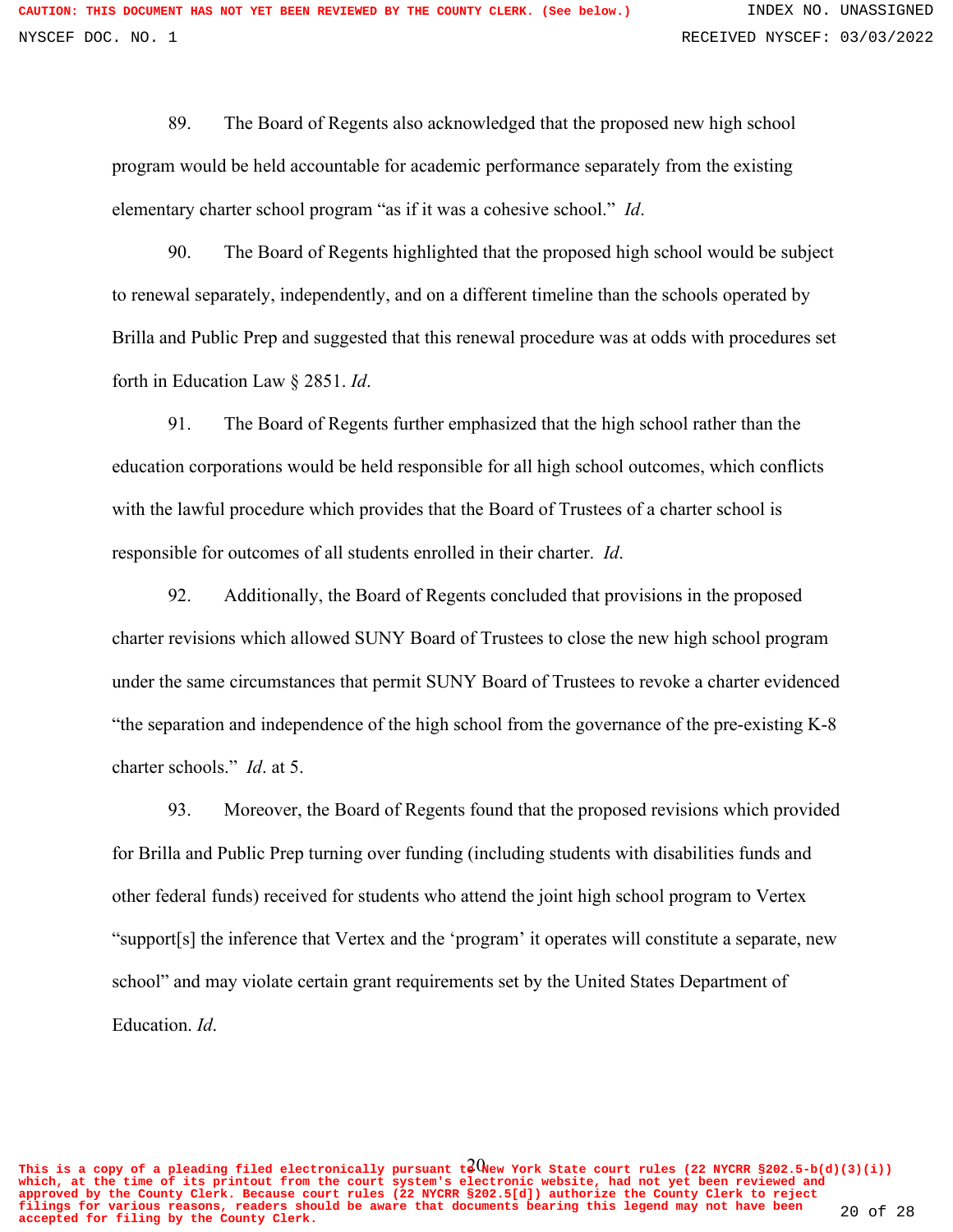94. Indeed, the Vertex-Brilla Academic and Business Services Agreement noted that:

*One key element of startup* is the federal Charter Schools Program Grants for Replication and Expansion of High-Quality Charter Schools. David Frank, Executive Director of the NYSED Charter School Office has shared the documentation that New York State was approved, by the USDOE for the CSP grant. Page 1413 of this document (https://innovation.ed.gov/files/2018/10/New-York-State-Education-Departmentapp.pdf)<sup>3</sup> highlights that New York State will provide "*Three-year planning and implementation subgrants of \$1,250,000 to 54 newly-authorized charter schools totaling \$67,500,000*. Three-year expansion subgrants to 15 eligible highly-qualified charter schools totaling \$18,500,000." *Mr. Frank has advised that each K-8 charter school network in the Partnership HS will each have the opportunity to receive a \$1.25 million CSP grant*.

Ex. 4, Business Agreement, Ex. A (Vertex Model) at 4 (emphasis added).

95. This language suggests that the funding offered by the State – and that Mr. Frank

was offering – was for newly-authorized charter schools, which Vertex is not.

96. Upon making these findings, the Board of Regents issued the recommendation

that the proposed charter actions be returned to the SUNY Board of Trustees for reconsideration

with comments and recommendations that the "proposed charter actions must be abandoned."

Ex. 3. at 6.

97. At its July 12, 2021 meeting, the State Education Department Board of Regents

voted to return the proposed charter action to the SUNY Trustees with its findings and the

recommendation that the proposed charter actions be abandoned. The State Education

Department Letter to SUNY dated July 12, 2021 is attached hereto as Exhibit 12.

98. By resolution, dated October 7, 2021, and attached hereto as Exhibit 13, SUNY authorized the resubmission without modification to the Board of Regents of the proposed

<sup>3</sup> Note that the correct link to this document is https://oese.ed.gov/files/2018/10/New-York-State-Education-Departmentapp.pdf.

This is a copy of a pleading filed electronically pursuant  $t^2$  Wew York State court rules (22 NYCRR §202.5-b(d)(3)(i)) **which, at the time of its printout from the court system's electronic website, had not yet been reviewed and approved by the County Clerk. Because court rules (22 NYCRR §202.5[d]) authorize the County Clerk to reject filings for various reasons, readers should be aware that documents bearing this legend may not have been accepted for filing by the County Clerk.** 21 of 28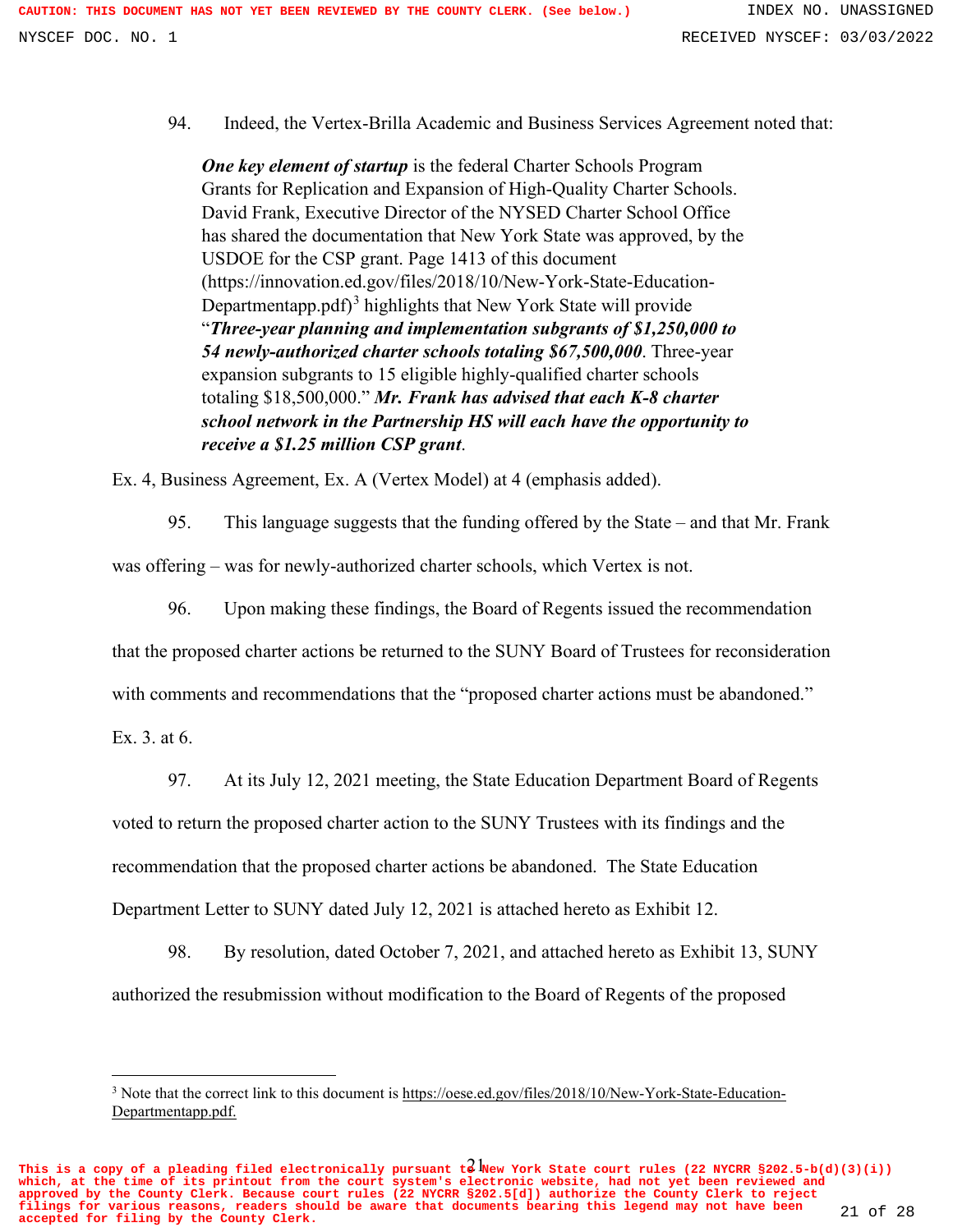charter revisions related to the creation of a new joint high school program between Brilla and Public Prep pursuant to Education Law § 2852(5-b).

99. Thus, despite certain changes, at bottom, the application still seeks to have a new school, operated by a new entity, open its doors and serve New York City students in the capacity of a charter school under the apparent supervision of SUNY as its chartering entity, without actually issuing the school a charter.

100. On October 12, 2021, Mr. Rowe wrote to SUNY Respondent Chairman Belluck seeking a vote on the Vertex joint high school program. Mr. Rowe was concerned that the "delay" was being caused "in part to an inartfully written statement on our website" regarding getting around the cap. The October 12, 2021 letter is attached hereto as Exhibit 14 at 2. Acknowledging that the cap evasion language was not "careful," Mr. Rowe nevertheless argued that the Vertex proposal was "identical to the K-8 to K-12 extensions that SUNY already approved ten months ago in December 2020." Ex. 14 at 1.

101. On November 12, 2021, SUNY proposed a new resolution authorizing the resubmission without modifications of the proposed revision to the charters of Brilla Charter Schools and Public Prep. However, the proposed resolution "reflect[ed] a change in the management and governance structure of the joint high school program to help address the Board of Regents' concerns . . . ." Ex. 2 at 1.

102. SUNY Respondents recommended that the proposed charter revisions be modified to include a not-for-profit management contract for each educational corporation with the same charter management organization which will assist in operating the new high school program (i.e., Vertex), in addition to an amended agreement between the education corporations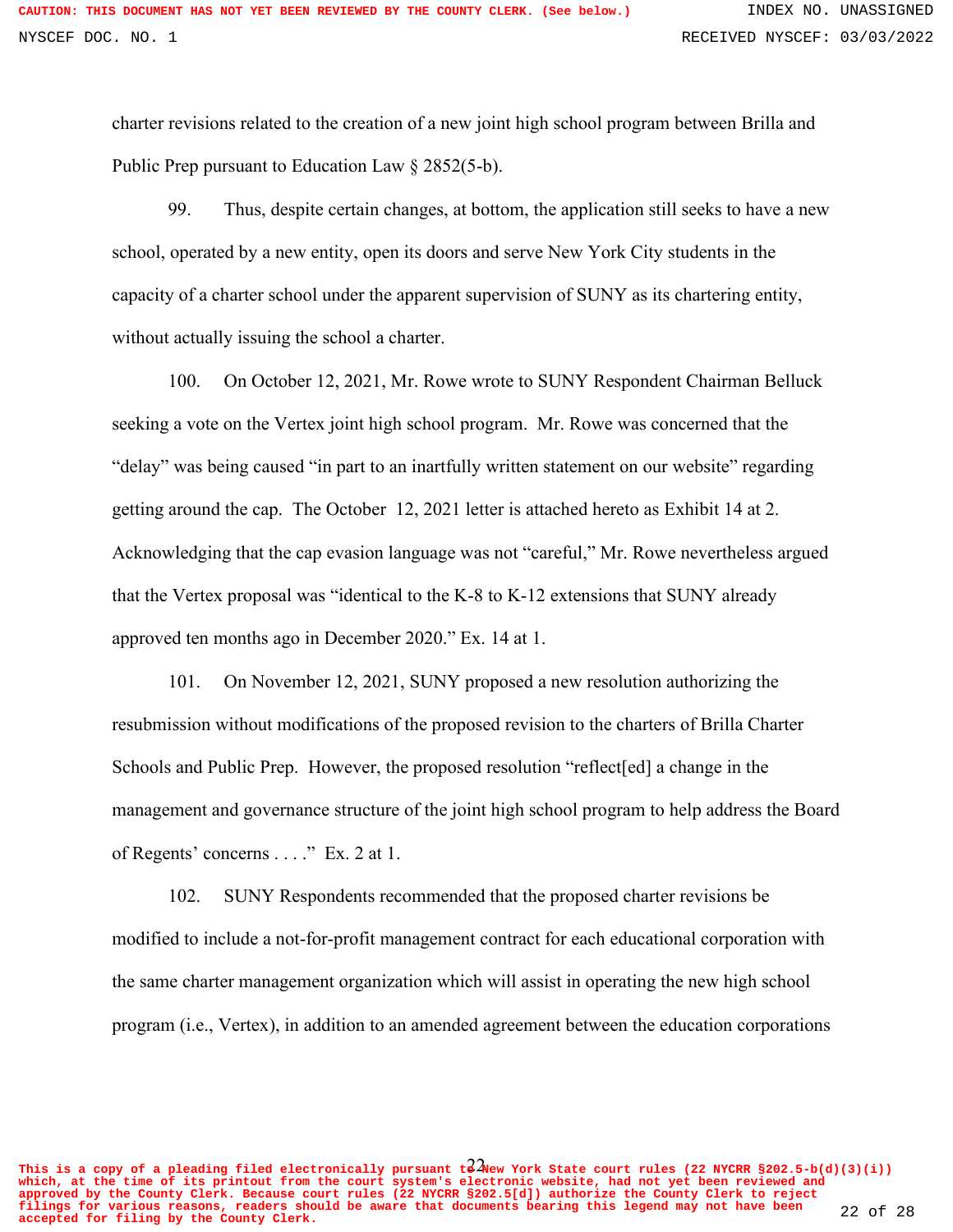in a claimed effort to achieve the dual purpose of increasing oversight of the joint high school program and changing the previously approved revision structure. Ex. 2 at 2.

103. SUNY indicated that in holding Vertex accountable for its performance by two education corporation boards instead of one, the proposed modifications would embrace a "structure familiar to the Board of Regents." In making this reference, SUNY Respondents pointed to "a prior structure over a decade old used by charters working with KIPP NYC, LLC and Uncommon Schools, Inc." Ex. 2 at 4.

104. SUNY resubmitted its proposed revised charter action to the Board of Regents on December 21, 2021, as detailed in SUNY's January 4, 2022 response to a Freedom of Information Law Request, attached hereto as Exhibit 15.

105. Pursuant to Education Law § 2852(5-b), although charters are as a technical matter, ultimately issued by the Board of Regents, the application process allows a charter entity – here SUNY – to push through a charter or a modification in the absence of actual Board of Regents' approval. Once resubmitted, a proposed charter can be immediately approved by the Board of Regents, or, if not, such proposed charter shall be deemed approved and issued at the time of expiration of 30 days.

106. Accordingly, the proposed charter action was deemed approved by operation of law and issued on or about January 20, 2022.

107. The new high school is scheduled to open in time for the 2022-2023 school year.

108. The high school application/selection period for New York City students who will be attending high school in the 2022-2023 school year is currently ongoing.

This is a copy of a pleading filed electronically pursuant  $t^2$  New York State court rules (22 NYCRR §202.5-b(d)(3)(i)) **which, at the time of its printout from the court system's electronic website, had not yet been reviewed and approved by the County Clerk. Because court rules (22 NYCRR §202.5[d]) authorize the County Clerk to reject filings for various reasons, readers should be aware that documents bearing this legend may not have been accepted for filing by the County Clerk.** 23 of 28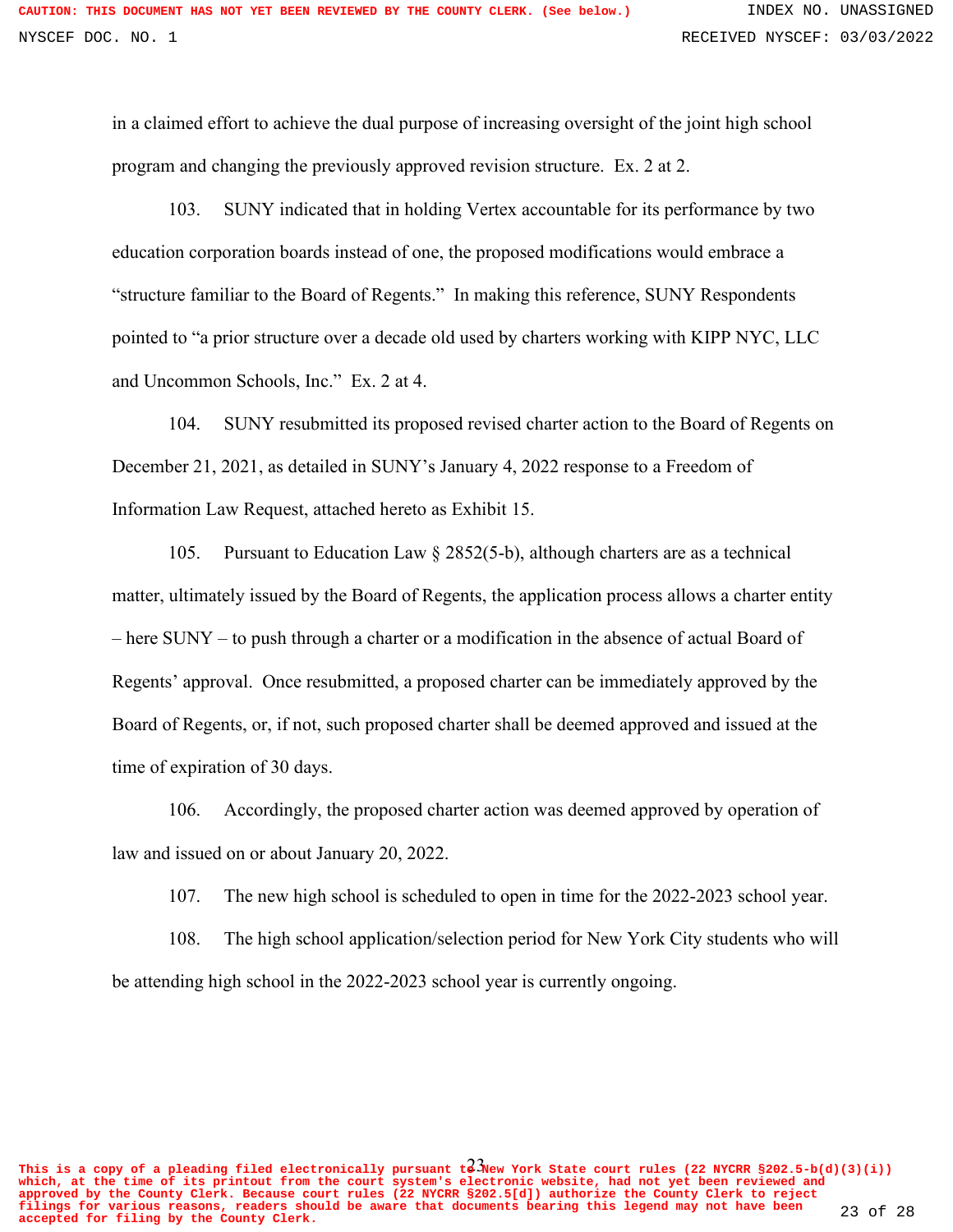## **AS AND FOR A FIRST CAUSE OF ACTION**

# **BY AUTHORIZING A NEW CHARTER SCHOOL IN EXCESS OF THE CAP ON CHARTER SCHOOLS IN NEW YORK CITY, SUNY HAS ABUSED ITS DISCRETION AND ACTED ARBITRARILY, CAPRICIOUSLY, AND CONTRARY TO LAW**

109. The Legislature capped the additional number of charter schools in New York

City at 50.

110. That cap has been reached, and no new charter schools may be created within

New York City.

111. Nonetheless, Respondents created a new charter school in New York City,

thereby illegally exceeding the cap imposed by the Legislature.

112. Respondents acted in error and violation of law.

113. Petitioners are entitled to a declaration, order and judgment nullifying the

challenged charter modifications and preventing Vertex from operating as a charter high school

in New York City.

## **AS AND FOR A SECOND CAUSE OF ACTION**

## **BY AUTHORIZING A CHARTER SCHOOL THAT DOES NOT SATISFY THE ELEMENTS SET FORTH IN ARTICLE 56 OF THE EDUCATION LAW, RESPONDENTS HAVE ABUSED THEIR DISCRETION AND ACTED ARBITRARILY, CAPRICIOUSLY, AND CONTRARY TO LAW**

114. Article 56 of the Education Law sets forth the procedures and requirements for an application for a new charter school.

115. Neither Brilla, Public Prep, nor Vertex follow the procedure or meet the

requirements set out in Article 56 and all other applicable laws, rules, and regulations.

116. The applicants, which do not include the education entity that will actually

operate the school and thus should have itself applied for the charter, did not demonstrate the

ability to operate the schools in an educationally and fiscally sound manner.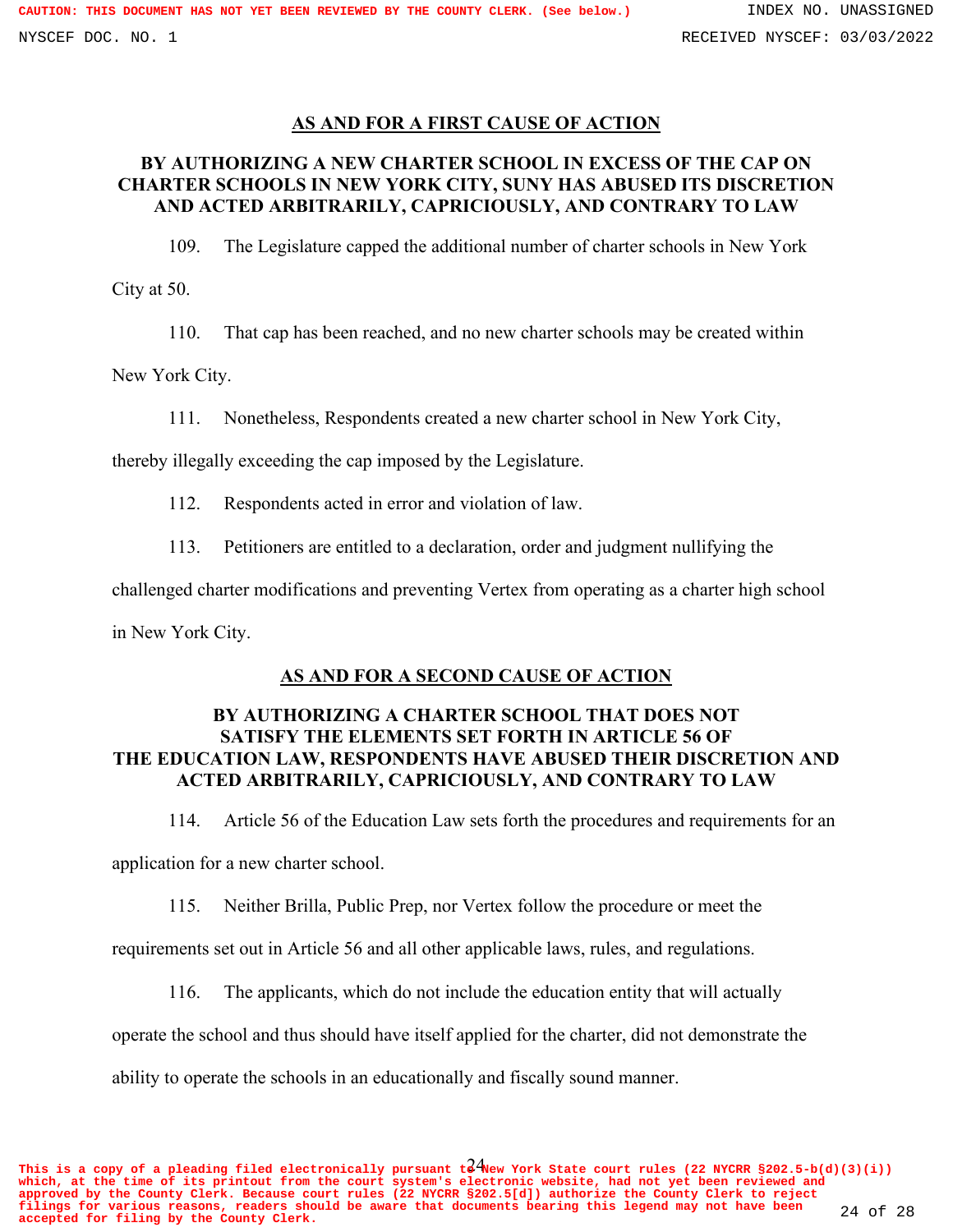117. Respondents did not provide the Regents with a sufficient submission to enable

the Regents to make the required findings in accordance with Education Law § 2852(2).

- 118. Nonetheless, SUNY Respondents approved the charter application.
- 119. Respondents acted in error and violation of law.
- 120. Petitioners are entitled to a declaration, order and judgment granting relief

pursuant to Article 78 of the CPLR.

### **AS AND FOR A THIRD CAUSE OF ACTION**

## **BY ENTIRELY DISREGARDING THE RECOMMENDATIONS AND WRITTEN COMMENTS OF THE REGENTS, RESPONDENTS HAVE ABUSED THEIR DISCRETION AND ACTED ARBITRARILY AND CAPRICIOUSLY**

121. In accordance with law, after receiving the submission for the new charter high school from SUNY, the Regents returned the application to SUNY Board of Trustees for reconsideration and provided SUNY with recommendations and written comments.

122. SUNY Respondents resubmitted the application without substantively addressing the illegality of their action identified by the Board of Regents' recommendations and comments.

- 123. Respondents' actions were an abuse of discretion and arbitrary and capricious.
- 124. Petitioners are entitled to an order and judgment granting relief pursuant to Article

78 of the CPLR.

**WHEREFORE**, Petitioners respectfully request that an order and judgment be entered:

- 1) declaring that Respondents' proposed charter actions to create the joint high school program, Vertex Partnership Academies, violates Article 56 of the Education Law;
- 2) declaring the approval of Respondents' proposed charter actions as they relate to the creation of the joint high school, Vertex Partnership Academies, null and void;
- 3) enjoining and/or nullifying the approval of the proposed Vertex Partnership Academies as a charter school;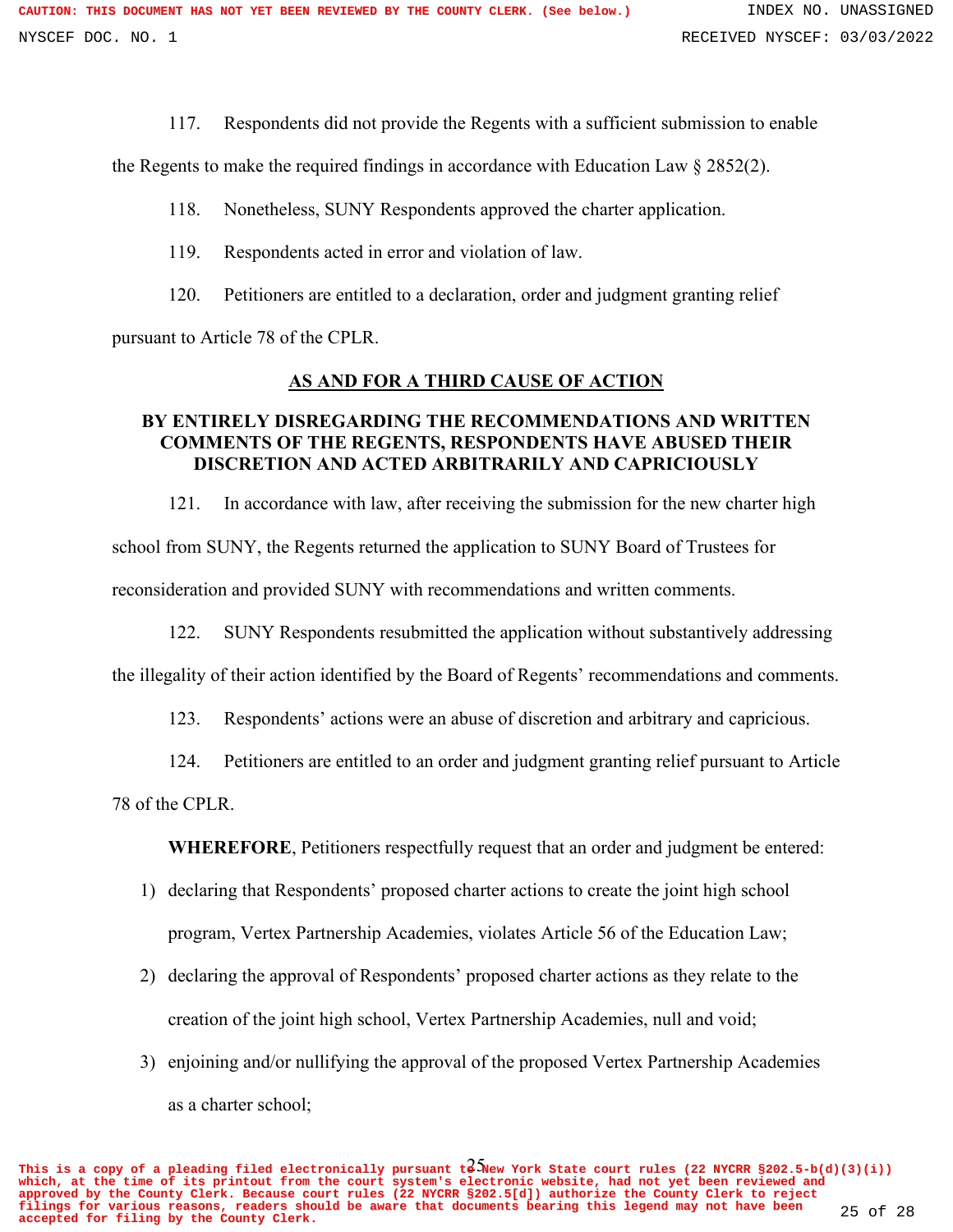- 4) ordering Respondents to withdraw its proposed charter action as it relates to the creation of Vertex Partnership Academies;
- 5) ordering that Respondents cease operations of Vertex Partnership Academies as a charter school;
- 6) awarding attorney's fees to Petitioners; and
- 7) granting Petitioners such other, further, and different relief as this Court may deem just

and proper, together with costs and disbursements of this proceeding.

Dated: New York, New York February 28, 2022

Respectfully submitted,

/s/ Dina Kolker

STROOCK & STROOCK & LAVAN LLP Dina Kolker, Esq. Alan M. Klinger, Esq. 180 Maiden Lane New York, New York 10038 (212) 806-5400 dkolker@stroock.com aklinger@stroock.com

and

ROBERT T. REILLY 52 Broadway, 9<sup>th</sup> Floor New York, NY 10004 (518) 213-6000 Robert.Reilly@nysut.org

*Co-counsel for Petitioners*

and

BETH A. NORTON, ESQ. 52 Broadway, 14th Floor New York, NY 10004 (212) 701-9420 bnorton@uft.org

*Co-counsel for Petitioners United Federation of Teachers*

This is a copy of a pleading filed electronically pursuant  $t^2$  (New York State court rules (22 NYCRR §202.5-b(d)(3)(i)) **which, at the time of its printout from the court system's electronic website, had not yet been reviewed and** approved by the County Clerk. Because court rules (22 NYCRR \$202.5[d]) authorize the County Clerk to reject<br>filings for various reasons, readers should be aware that documents bearing this legend may not have been 26 of 28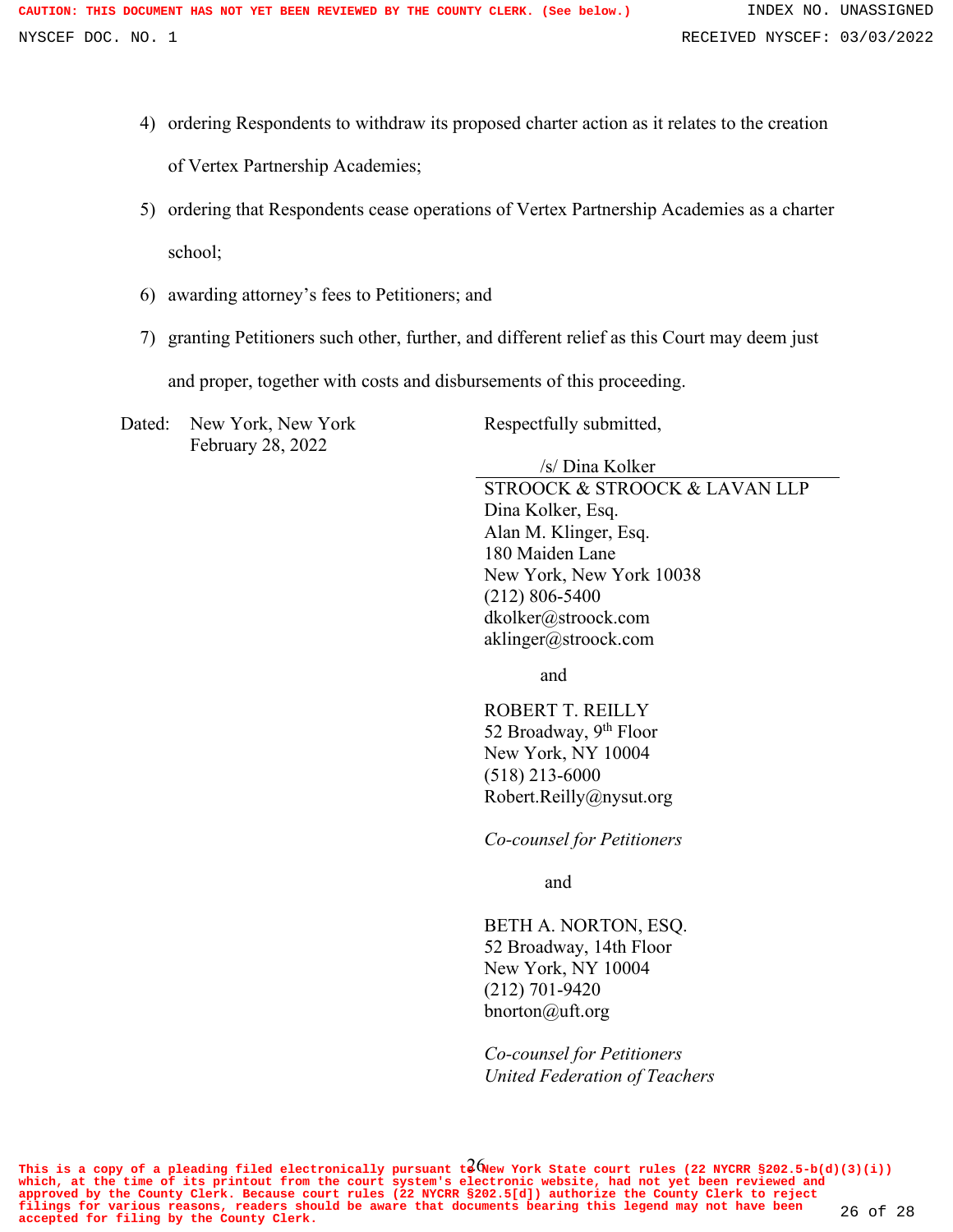#### **VERIFICATION**

STATE OF NEW YORK ) ss.: COUNTY OF NEW YORK)

ANDREW PALLOTTA, being duly sworn, deposes and says:

I am President of the New York State United Teachers ("NYSUT"), a Petitioner in this proceeding. I have read the foregoing Verified Petition, know the contents thereof and the same are true to my knowledge, except those matters therein which are stated to be alleged on information and belief, and as to those matters I believe them to be true. The grounds of my belief as to all matters therein not stated to be upon my knowledge are based upon documents and information maintained by NYSUT or obtained through investigation of the facts.

Andrew Pallotta

Affirmed to before me this *1-.2* 'ciay of *Fe-'o-rv.a,-f* <sup>2022</sup> **NOTARY PUBLI** 

ROBERT T. REILLY, JR. NOBERT T. REILLY, JR.<br>Notary Public, State of New York **Notary Public, State of N**<br>Oualified in Albany Co. No. 0;<br>Commission Evaluation Commission Expirac n Pitov

**This is a copy of a pleading filed electronically pursuant to New York State court rules (22 NYCRR §202.5-b(d)(3)(i)) which, at the time of its printout from the court system's electronic website, had not yet been reviewed and approved by the County Clerk. Because court rules (22 NYCRR §202.5[d]) authorize the County Clerk to reject filings for various reasons, readers should be aware that documents bearing this legend may not have been accepted for filing by the County Clerk.** 27 of 28